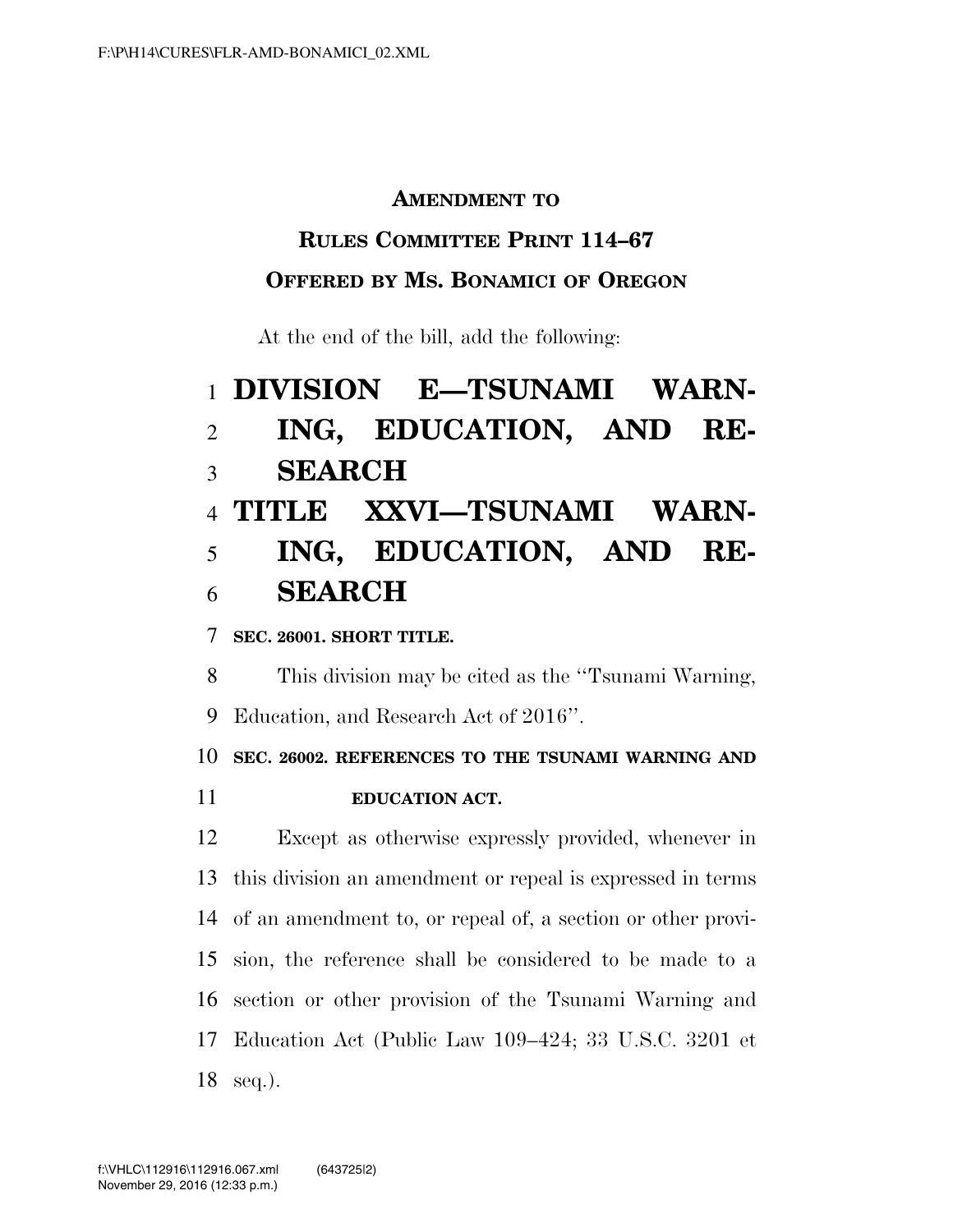| $\mathbf{1}$   | SEC. 26003. EXPANSION OF PURPOSES OF TSUNAMI WARN-            |
|----------------|---------------------------------------------------------------|
| $\overline{2}$ | ING AND EDUCATION ACT.                                        |
| 3              | Section 3 $(33 \text{ U.S.C. } 3202)$ is amended—             |
| $\overline{4}$ | $(1)$ in paragraph $(1)$ , by inserting "research,"           |
| 5              | after "warnings,";                                            |
| 6              | $(2)$ by amending paragraph $(2)$ to read as fol-             |
| 7              | lows:                                                         |
| 8              | $\lq(2)$ to enhance and modernize the existing                |
| 9              | United States Tsunami Warning System to increase              |
| 10             | the accuracy of forecasts and warnings, to ensure             |
| 11             | full coverage of tsunami threats to the United States         |
| 12             | with a network of detection assets, and to reduce             |
| 13             | false alarms;";                                               |
| 14             | $(3)$ by amending paragraph $(3)$ to read as fol-             |
| 15             | lows:                                                         |
| 16             | $\cdot$ (3) to improve and develop standards and              |
| 17             | guidelines for mapping, modeling, and assessment              |
| 18             | efforts to improve tsunami detection, forecasting,            |
| 19             | warnings, notification, mitigation, resiliency,<br>re-        |
| 20             | sponse, outreach, and recovery;";                             |
| 21             | $(4)$ by redesignating paragraphs $(4)$ , $(5)$ , and         |
| 22             | $(6)$ as paragraphs $(5)$ , $(6)$ , and $(8)$ , respectively; |
| 23             | $(5)$ by inserting after paragraph $(3)$ the fol-             |
| 24             | lowing:                                                       |
| 25             | $\cdot$ (4) to improve research efforts related to im-        |
| 26             | proving tsunami detection, forecasting, warnings, no-         |
|                |                                                               |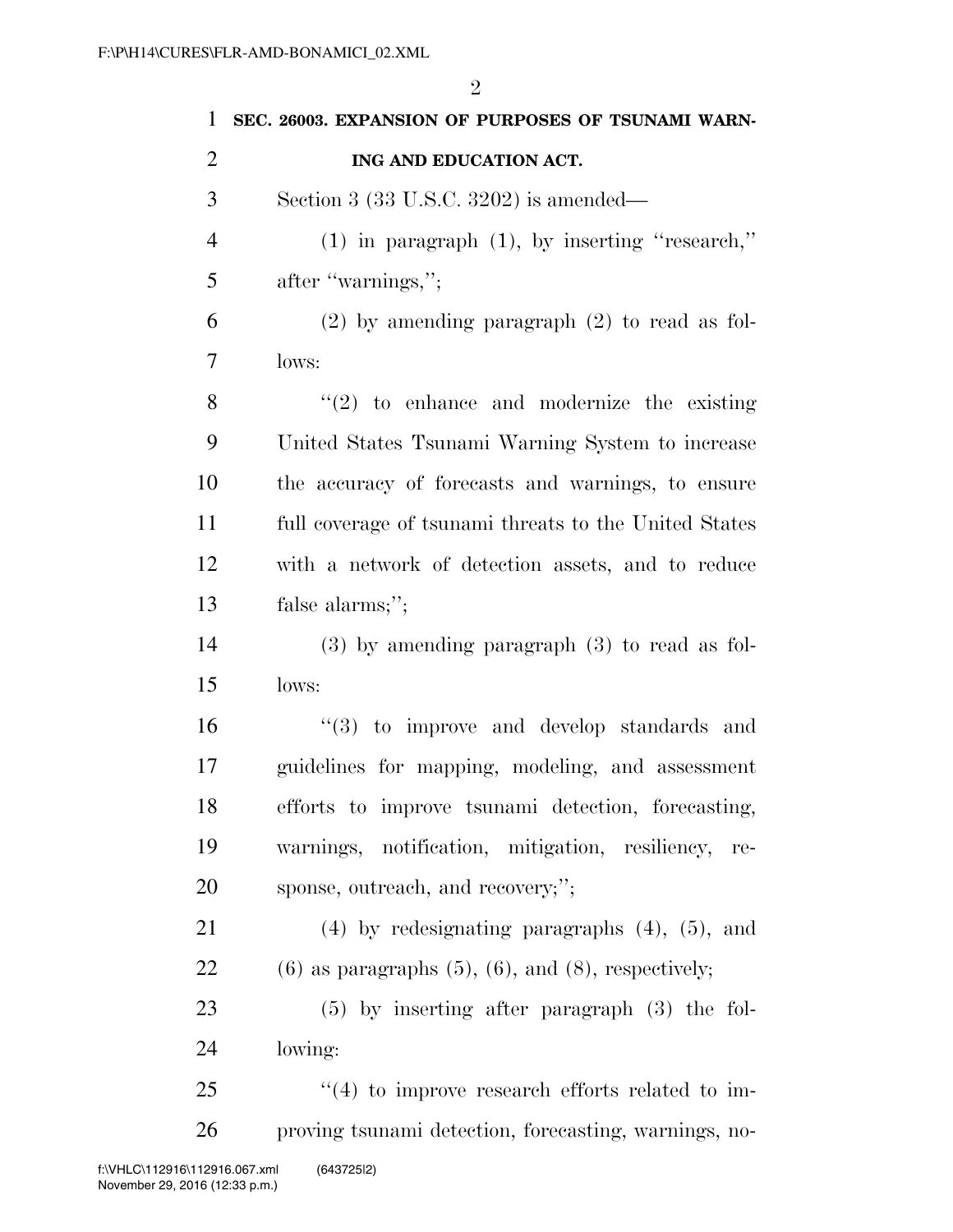| $\mathbf{1}$   | tification, mitigation, resiliency, response, outreach,    |
|----------------|------------------------------------------------------------|
| $\overline{2}$ | and recovery;";                                            |
| 3              | $(6)$ in paragraph $(5)$ , as redesignated—                |
| $\overline{4}$ | $(A)$ by striking "and increase" and insert-               |
| 5              | ing ", increase, and develop uniform standards             |
| 6              | and guidelines for"; and                                   |
| 7              | (B) by inserting ", including the warning                  |
| 8              | signs of locally generated tsunami" after "ap-             |
| 9              | proaching";                                                |
| 10             | $(7)$ in paragraph $(6)$ , as redesignated, by strik-      |
| 11             | ing ", including the Indian Ocean; and" and insert-        |
| 12             | ing a semicolon; and                                       |
| 13             | $(8)$ by inserting after paragraph $(6)$ , as redesig-     |
| 14             | nated, the following:                                      |
| 15             | $\lq(7)$ to foster resilient communities in the face       |
| 16             | of tsunami and other similar coastal hazards; and".        |
| 17             | SEC. 26004. MODIFICATION OF TSUNAMI FORECASTING            |
| 18             | AND WARNING PROGRAM.                                       |
| 19             | (a) IN GENERAL.—Subsection (a) of section $4 \text{ (33)}$ |
| <b>20</b>      | U.S.C. $3203(a)$ is amended by striking "Atlantic Ocean,   |
| 21             | Caribbean Sea, and Gulf of Mexico region" and inserting    |
| 22             | "Atlantic Ocean region, including the Caribbean Sea and    |
| 23             | the Gulf of Mexico".                                       |
| 24             | (b) COMPONENTS.—Subsection (b) of section $4 \ (33)$       |
| 25             | U.S.C. $3203(b)$ is amended—                               |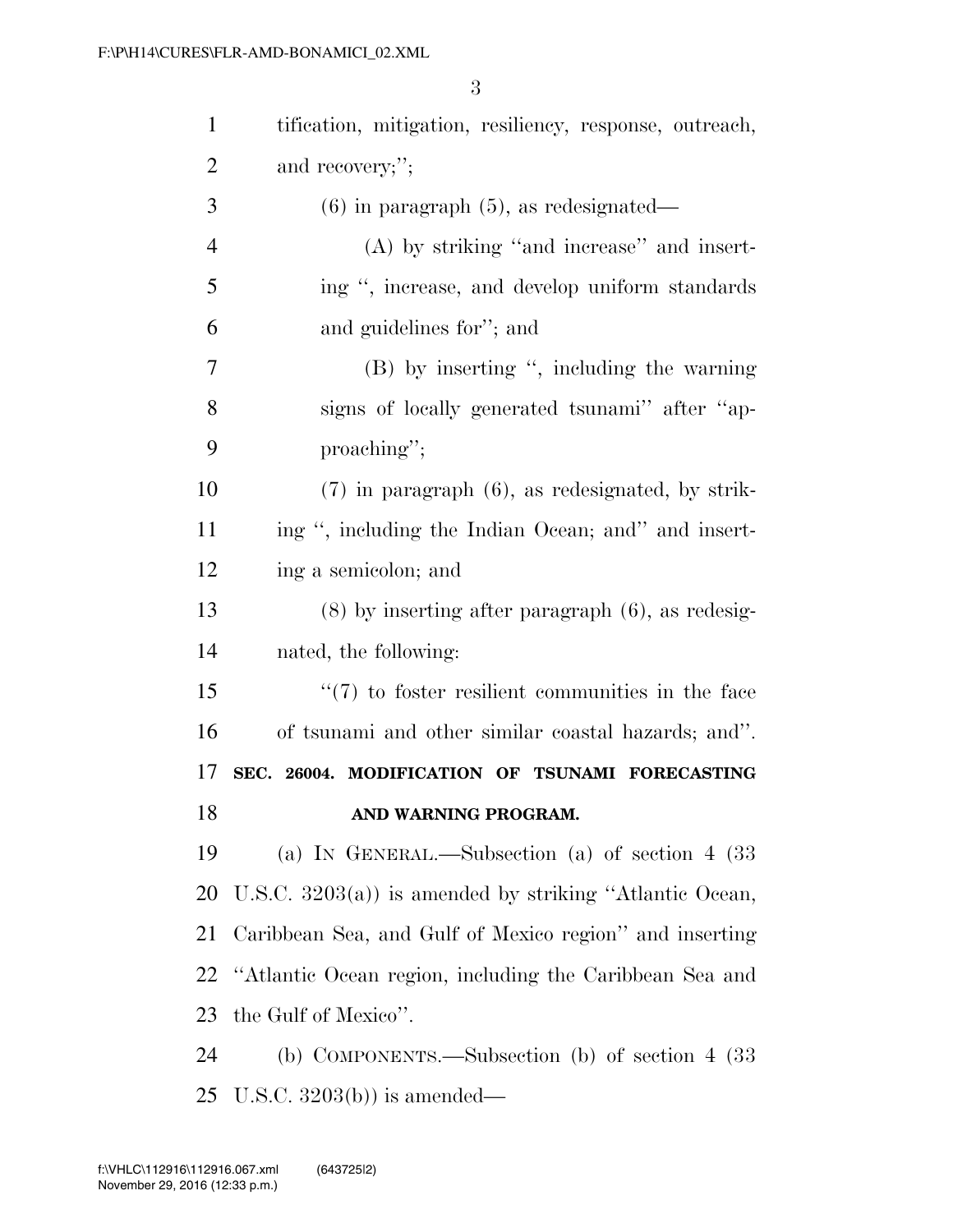| $\mathbf{1}$   | $(1)$ in paragraph $(1)$ , by striking "established"     |
|----------------|----------------------------------------------------------|
| $\overline{2}$ | and inserting "supported or maintained";                 |
| 3              | $(2)$ by redesignating paragraphs $(7)$ through          |
| $\overline{4}$ | $(9)$ as paragraphs $(8)$ through $(10)$ , respectively; |
| 5              | (3) by redesignating paragraphs (2) through              |
| 6              | $(6)$ as paragraphs $(3)$ through $(7)$ , respectively;  |
| 7              | $(4)$ by inserting after paragraph $(1)$ the fol-        |
| 8              | lowing:                                                  |
| 9              | $\lq(2)$ to the degree practicable, maintain not less    |
| 10             | than 80 percent of the Deep-ocean Assessment and         |
| 11             | Reporting of Tsunamis buoy array at operational ca-      |
| 12             | pacity to optimize data reliability;".                   |
| 13             | $(5)$ by amending paragraph $(5)$ , as redesignated      |
| 14             | by paragraph $(3)$ , to read as follows:                 |
| 15             | "(5) provide tsunami forecasting capability              |
| 16             | based on models and measurements, including tsu-         |
| 17             | nami inundation models and maps for use in in-           |
| 18             | creasing the preparedness of communities and safe-       |
| 19             | guarding port and harbor operations, that incor-         |
| 20             | porate inputs, including—                                |
| 21             | "(A) the United States and global ocean                  |
| 22             | and coastal observing system;                            |
| 23             | $\lq\lq$ the global Earth observing system;              |
| 24             | $\lq\lq$ (C) the global seismic network;                 |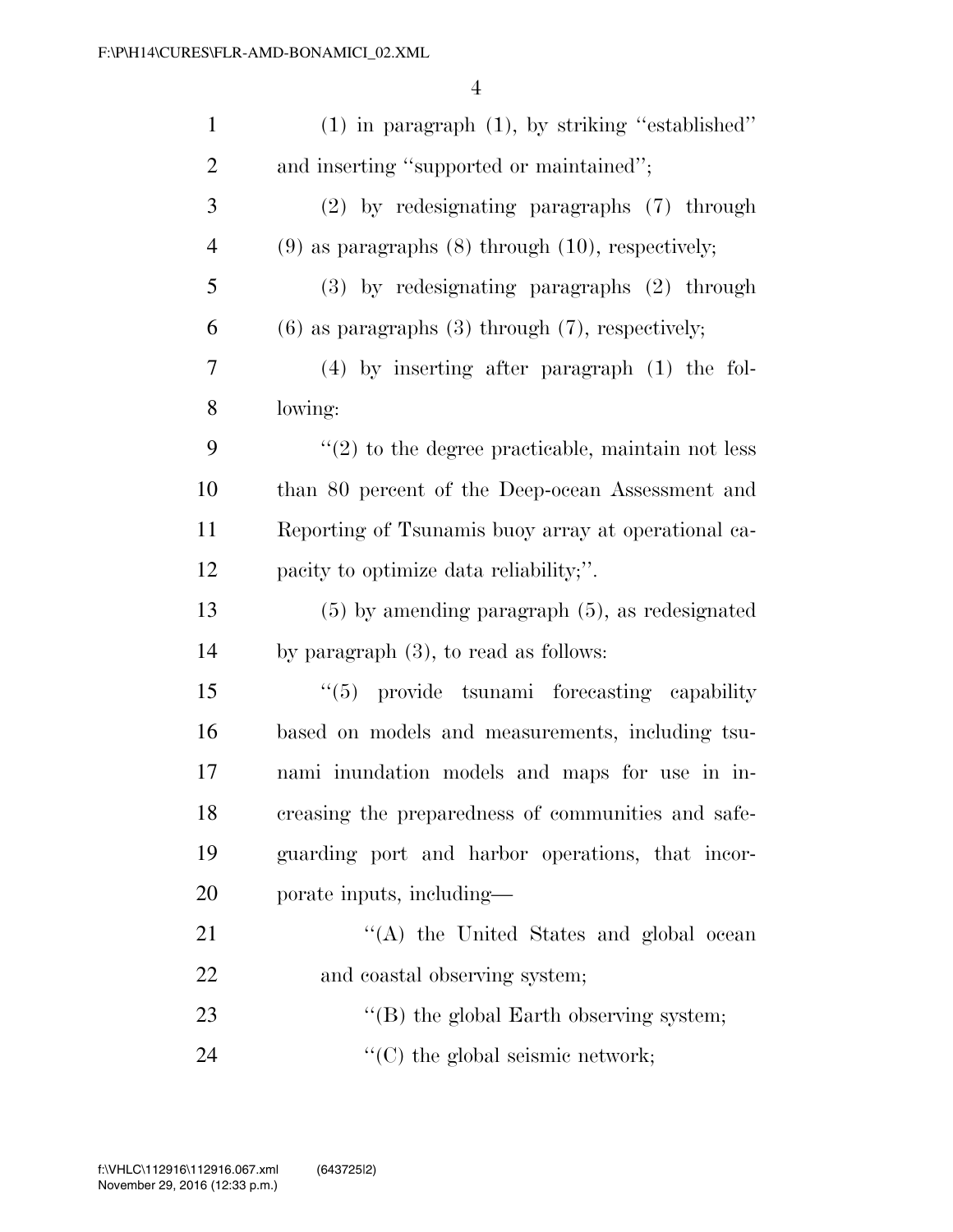| $\mathbf{1}$   | "(D) the Advanced National Seismic sys-             |
|----------------|-----------------------------------------------------|
| $\overline{2}$ | tem;                                                |
| 3              | "(E) tsunami model validation using his-            |
| $\overline{4}$ | torical and paleotsunami data;                      |
| 5              | "(F) digital elevation models and bathym-           |
| 6              | etry;                                               |
| 7              | $\lq\lq (G)$ newly developing tsunami detection     |
| 8              | methodologies using satellites and airborne re-     |
| 9              | mote sensing; and                                   |
| 10             | "(H) any other data the Administrator de-           |
| 11             | termines is necessary;";                            |
| 12             | $(6)$ by amending paragraph $(7)$ , as redesignated |
| 13             | by paragraph $(3)$ , to read as follows:            |
| 14             | $\lq(7)$ include a cooperative effort among the Ad- |
| 15             | ministration, the United States Geological Survey,  |
| 16             | and the National Science Foundation under which     |
| 17             | the Director of the United States Geological Survey |
| 18             | and the Director of the National Science Foundation |
| 19             | shall—                                              |
| 20             | "(A) provide rapid and reliable seismic in-         |
| 21             | formation to the Administrator from inter-          |
| 22             | national and domestic seismic networks; and         |
| 23             | "(B) support seismic stations installed be-         |
| 24             | fore the date of the enactment of the Tsunami       |
| 25             | Warning, Education, and Research Act of 2016        |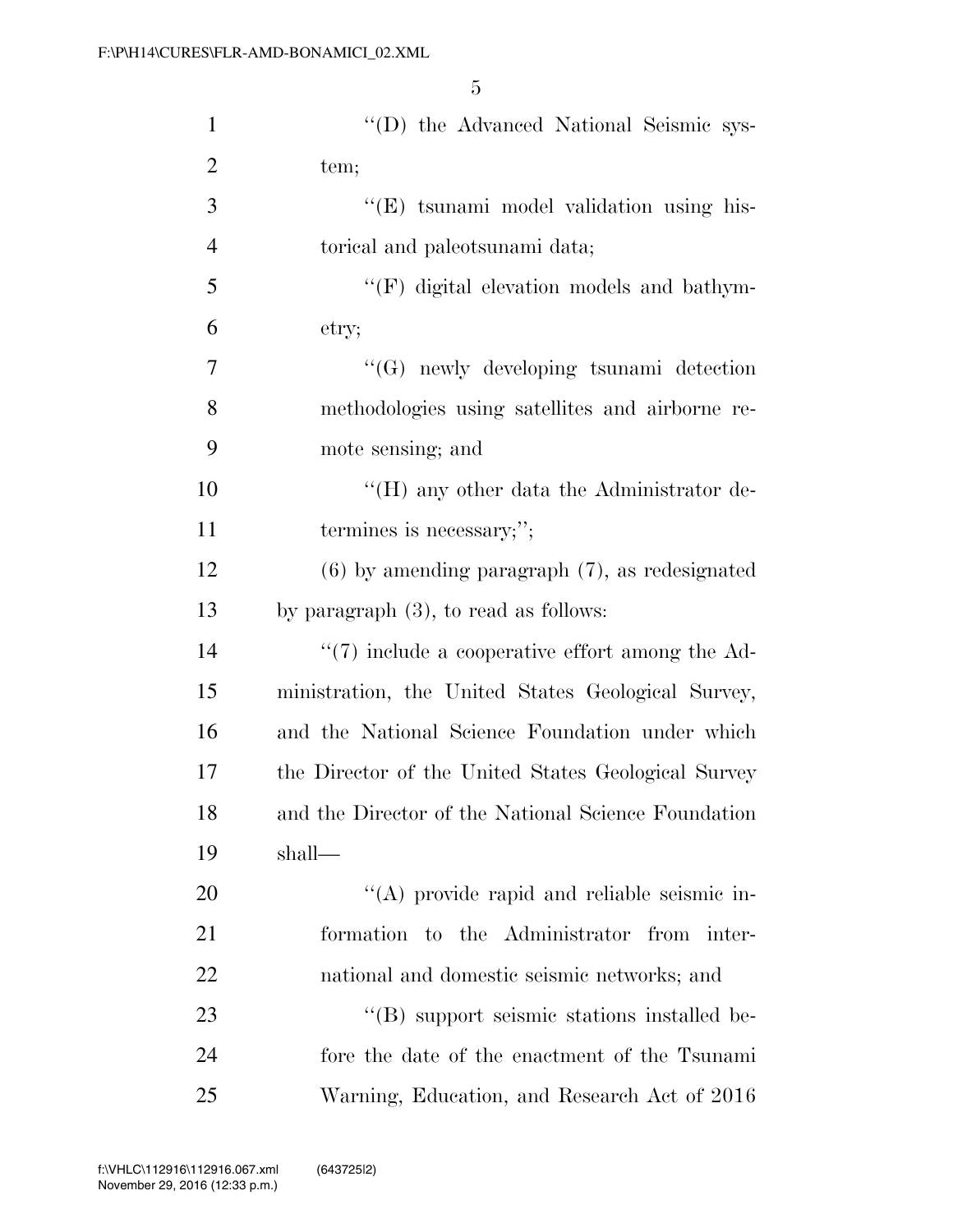| $\mathbf{1}$   | to supplement coverage in areas of sparse in-               |
|----------------|-------------------------------------------------------------|
| $\overline{2}$ | strumentation;";                                            |
| 3              | $(7)$ in paragraph $(8)$ , as redesignated by para-         |
| $\overline{4}$ | $graph(2)$ —                                                |
| 5              | (A) by inserting ", including graphical                     |
| 6              | warning products," after "warnings";                        |
| $\tau$         | (B) by inserting ", territories," after                     |
| 8              | "States"; and                                               |
| 9              | (C) by inserting "and Wireless Emergency                    |
| 10             | Alerts" after "Hazards Program"; and                        |
| 11             | $(8)$ in paragraph $(9)$ , as redesignated by para-         |
| 12             | graph $(2)$ —                                               |
| 13             | (A) by inserting "provide and" before                       |
| 14             | "allow"; and                                                |
| 15             | (B) by inserting "and commercial and                        |
| 16             | Federal undersea communications cables" after               |
| 17             | "observing technologies".                                   |
| 18             | (c) TSUNAMI WARNING SYSTEM.-Subsection (c) of               |
| 19             | section 4 (33 U.S.C. $3203(c)$ ) is amended to read as fol- |
| 20             | lows:                                                       |
| 21             | "(c) TSUNAMI WARNING SYSTEM.—The program                    |
| 22             | under this section shall operate a tsunami warning system   |
| 23             | that—                                                       |
| 24             | $\lq(1)$ is capable of forecasting tsunami, includ-         |
| 25             | ing forecasting tsunami arrival time and inundation         |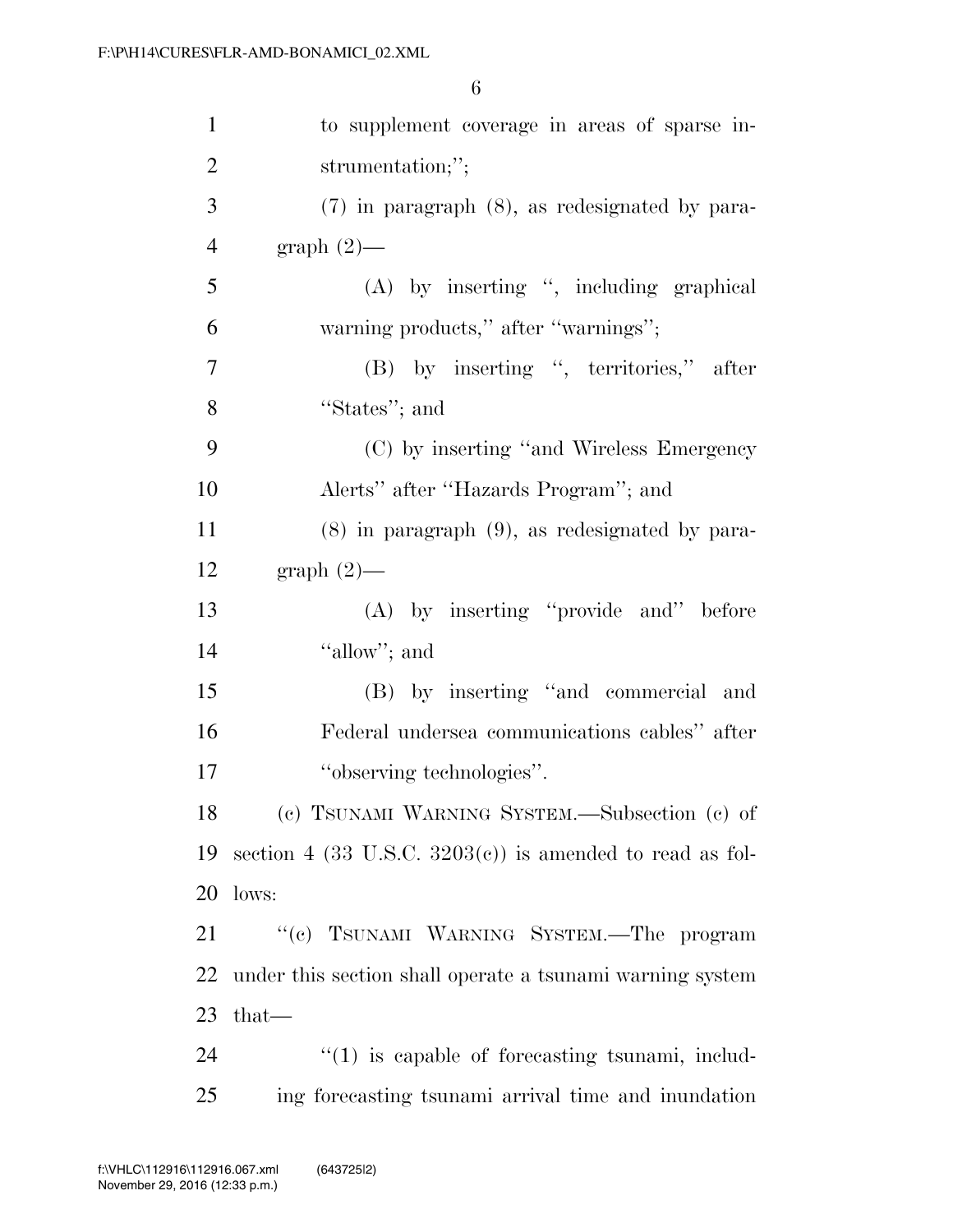| $\mathbf{1}$   | estimates, anywhere in the Pacific and Arctic Ocean    |
|----------------|--------------------------------------------------------|
| $\overline{2}$ | regions and providing adequate warnings;               |
| 3              | $\lq(2)$ is capable of forecasting and providing       |
| $\overline{4}$ | adequate warnings, including tsunami arrival time      |
| 5              | and inundation models where applicable, in areas of    |
| 6              | the Atlantic Ocean, including the Caribbean Sea and    |
| 7              | Gulf of Mexico, that are determined—                   |
| 8              | "(A) to be geologically active, or to have             |
| 9              | significant potential for geological activity; and     |
| 10             | "(B) to pose significant risks of tsunami              |
| 11             | for States along the coastal areas of the Atlan-       |
| 12             | tic Ocean, Caribbean Sea, or Gulf of Mexico;           |
| 13             | and                                                    |
| 14             | "(3) supports other international tsunami fore-        |
| 15             | casting and warning efforts.".                         |
| 16             | (d) TSUNAMI WARNING CENTERS.—Subsection (d)            |
| 17             | of section 4 (33 U.S.C. 3203(d)) is amended to read as |
|                | 18 follows:                                            |
| 19             | "(d) TSUNAMI WARNING CENTERS.-                         |
| 20             | "(1) IN GENERAL.—The Administrator shall               |
| 21             | support or maintain centers to support the tsunami     |
| 22             | warning system required by subsection (c). The Cen-    |
| 23             | ters shall include—                                    |
| 24             | "(A) the National Tsunami Warning Cen-                 |
| 25             | ter, located in Alaska, which is primarily re-         |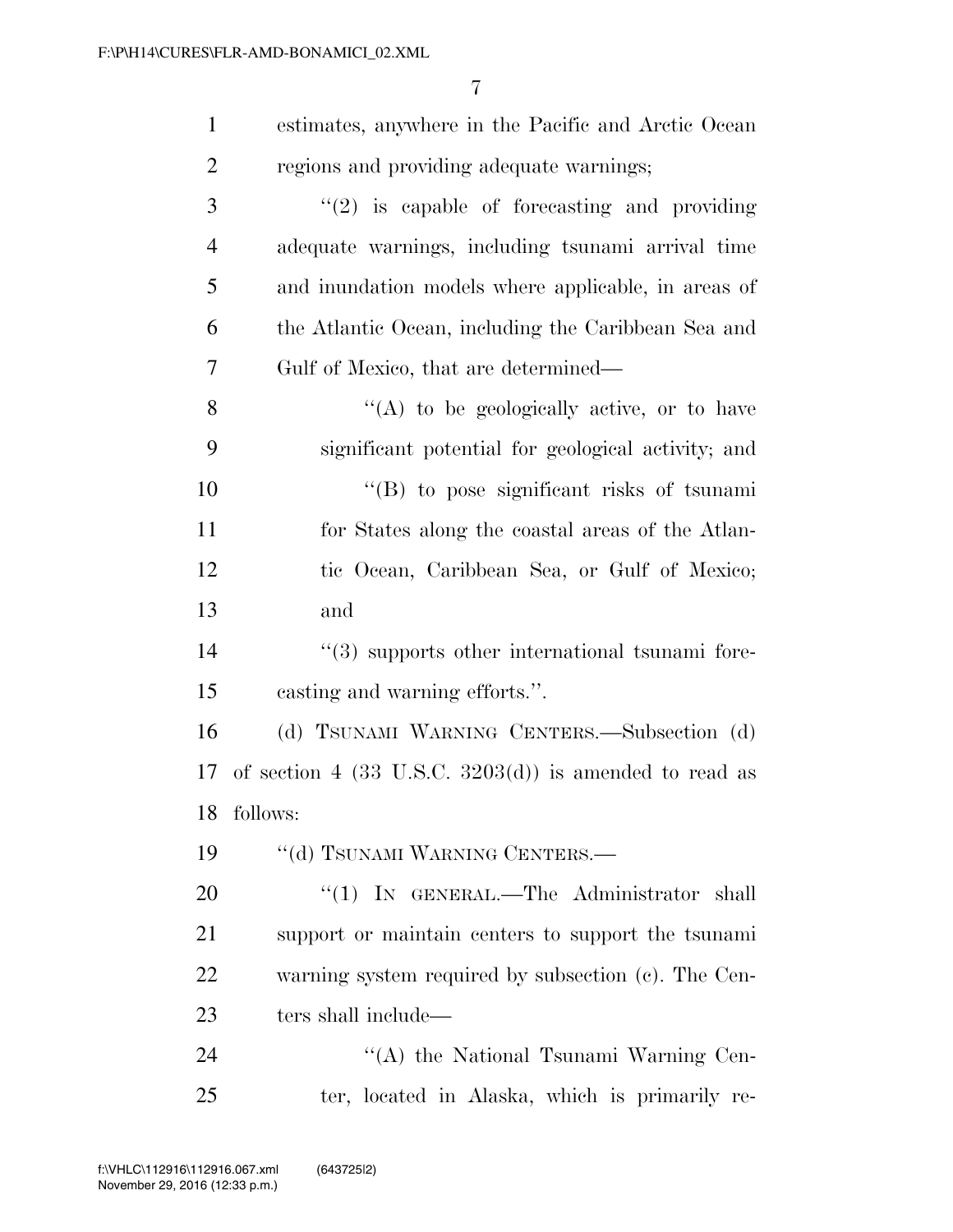| $\mathbf{1}$   | sponsible for Alaska and the continental United    |
|----------------|----------------------------------------------------|
| $\overline{2}$ | States;                                            |
| 3              | "(B) the Pacific Tsunami Warning Center,           |
| $\overline{4}$ | located in Hawaii, which is primarily respon-      |
| 5              | sible for Hawaii, the Caribbean, and other         |
| 6              | areas of the Pacific not covered by the National   |
| $\tau$         | Center; and                                        |
| 8              | $\cdot$ (C) any additional forecast and warning    |
| 9              | centers determined by the National Weather         |
| 10             | Service to be necessary.                           |
| 11             | "(2) RESPONSIBILITIES.—The responsibilities        |
| 12             | of the centers supported or maintained under para- |
| 13             | graph (1) shall include the following:             |
| 14             | "(A) Continuously monitoring data from             |
| 15             | seismological, deep ocean, coastal sea level, and  |
| 16             | tidal monitoring stations and other data sources   |
| 17             | as may be developed and deployed.                  |
| 18             | "(B) Evaluating earthquakes, landslides,           |
| 19             | and volcanic eruptions that have the potential     |
| <b>20</b>      | to generate tsunami.                               |
| 21             | "(C) Evaluating deep ocean buoy data and           |
| 22             | tidal monitoring stations for indications of tsu-  |
| 23             | nami resulting from earthquakes and other          |
| 24             | sources.                                           |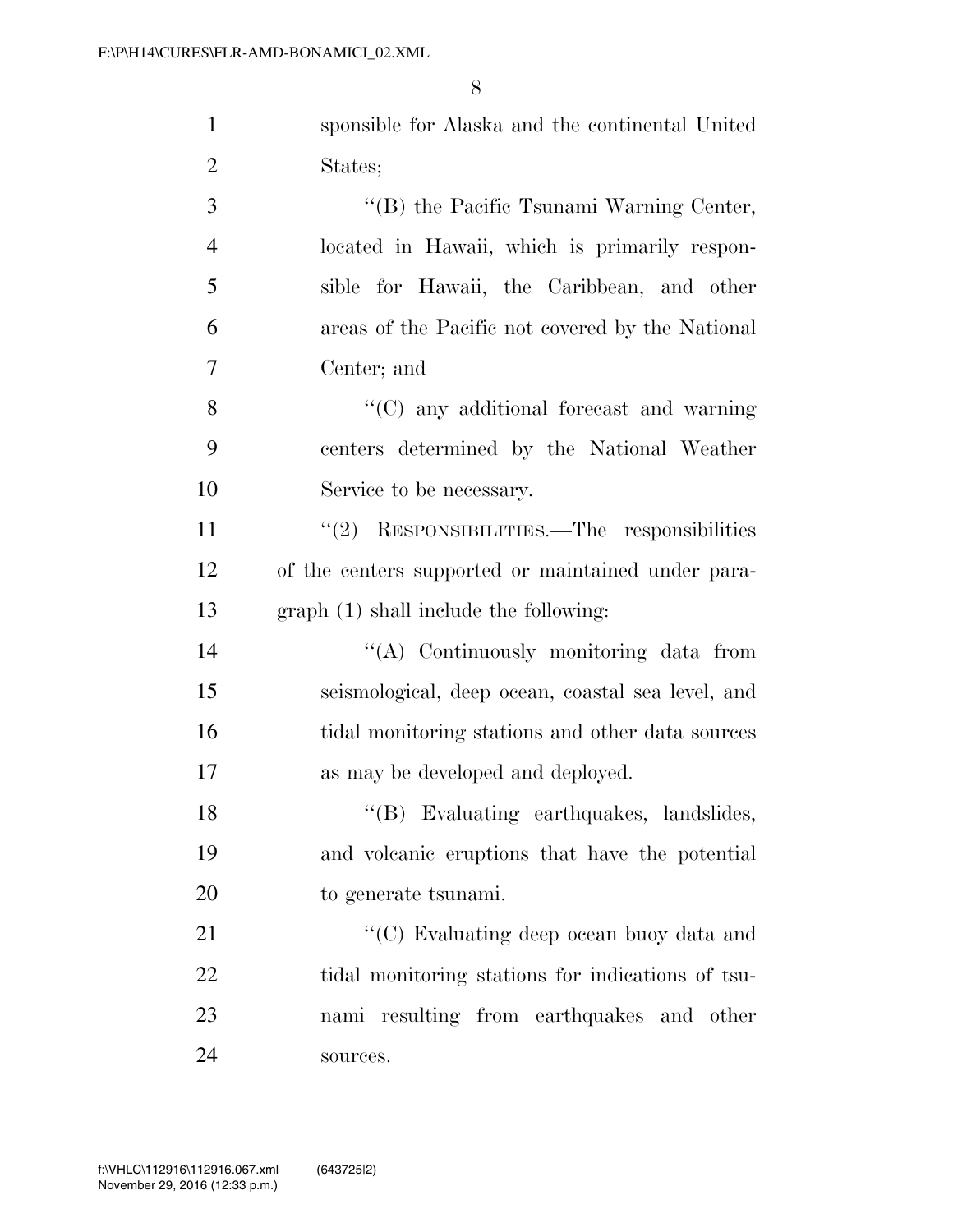$\langle (D) \rangle$  To the extent practicable, utilizing a range of models, including ensemble models, to predict tsunami, including arrival times, flood- ing estimates, coastal and harbor currents, and duration. ''(E) Using data from the Integrated Ocean Observing System of the Administration in coordination with regional associations to cal- culate new inundation estimates and periodi- cally update existing inundation estimates.  $\langle \text{``(F)} \rangle$  Disseminating forecasts and tsunami warning bulletins to Federal, State, tribal, and local government officials and the public. 14 ''(G) Coordinating with the tsunami haz- ard mitigation program conducted under section 16 5 to ensure ongoing sharing of information be- tween forecasters and emergency management officials. ''(H) In coordination with the Coast Guard, evaluating and recommending proce- dures for ports and harbors at risk of tsunami inundation, including review of readiness, re- sponse, and communication strategies, and data sharing policies.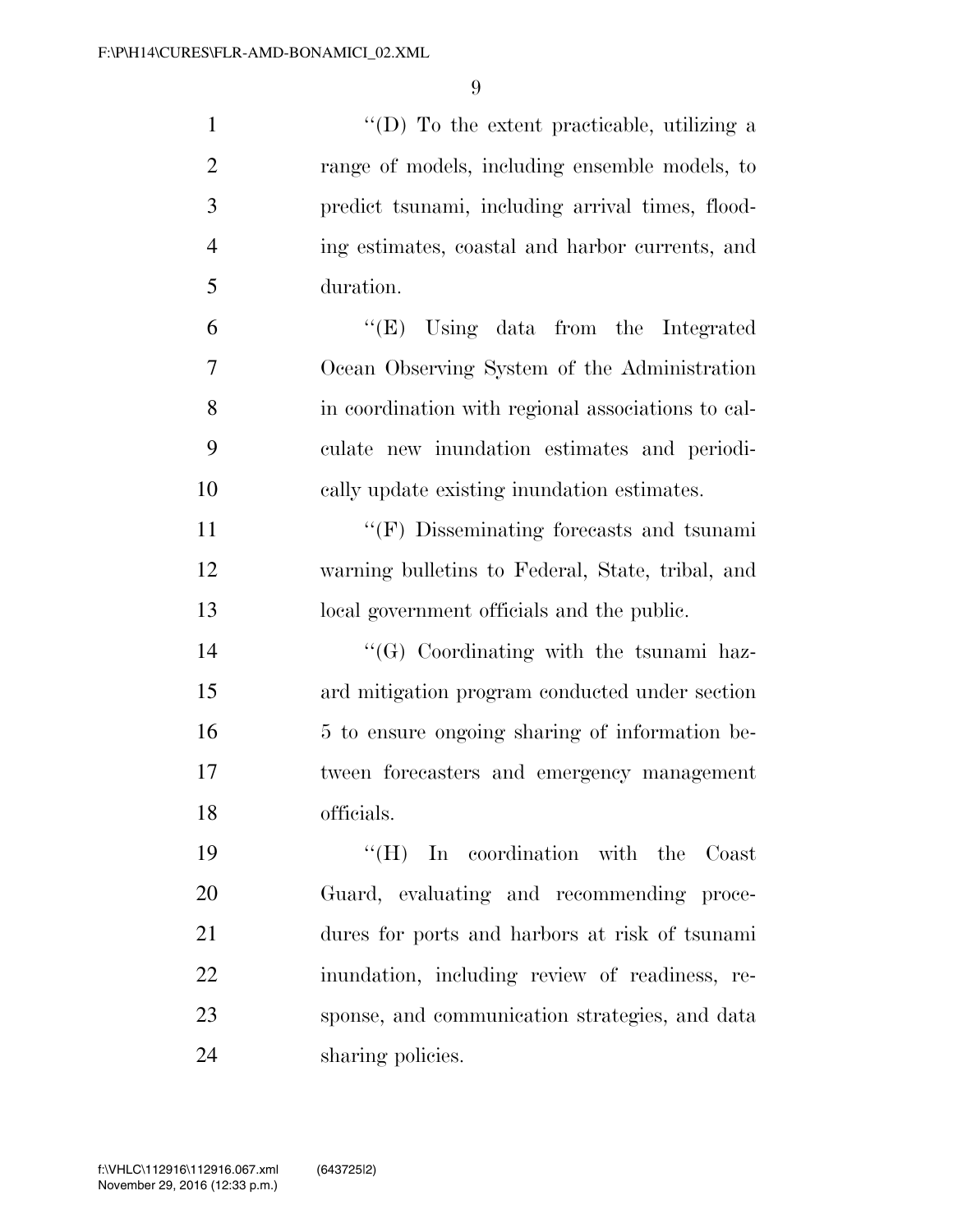''(I) Making data gathered under this Act and post-warning analyses conducted by the National Weather Service or other relevant Ad-ministration offices available to the public.

 ''(J) Integrating and modernizing the pro- gram operated under this section with advances in tsunami science to improve performance without compromising service.

9 "(3) FAIL-SAFE WARNING CAPABILITY.—The tsunami warning centers supported or maintained under paragraph (1) shall maintain a fail-safe warn- ing capability and perform back-up duties for each other.

14 ''(4) COORDINATION WITH NATIONAL WEATHER SERVICE.—The Administrator shall coordinate with 16 the forecast offices of the National Weather Service, the centers supported or maintained under para- graph (1), and such program offices of the Adminis- tration as the Administrator or the coordinating committee, as established in section 5(d), consider appropriate to ensure that regional and local fore-cast offices—

23 ''(A) have the technical knowledge and ca- pability to disseminate tsunami warnings for 25 the communities they serve;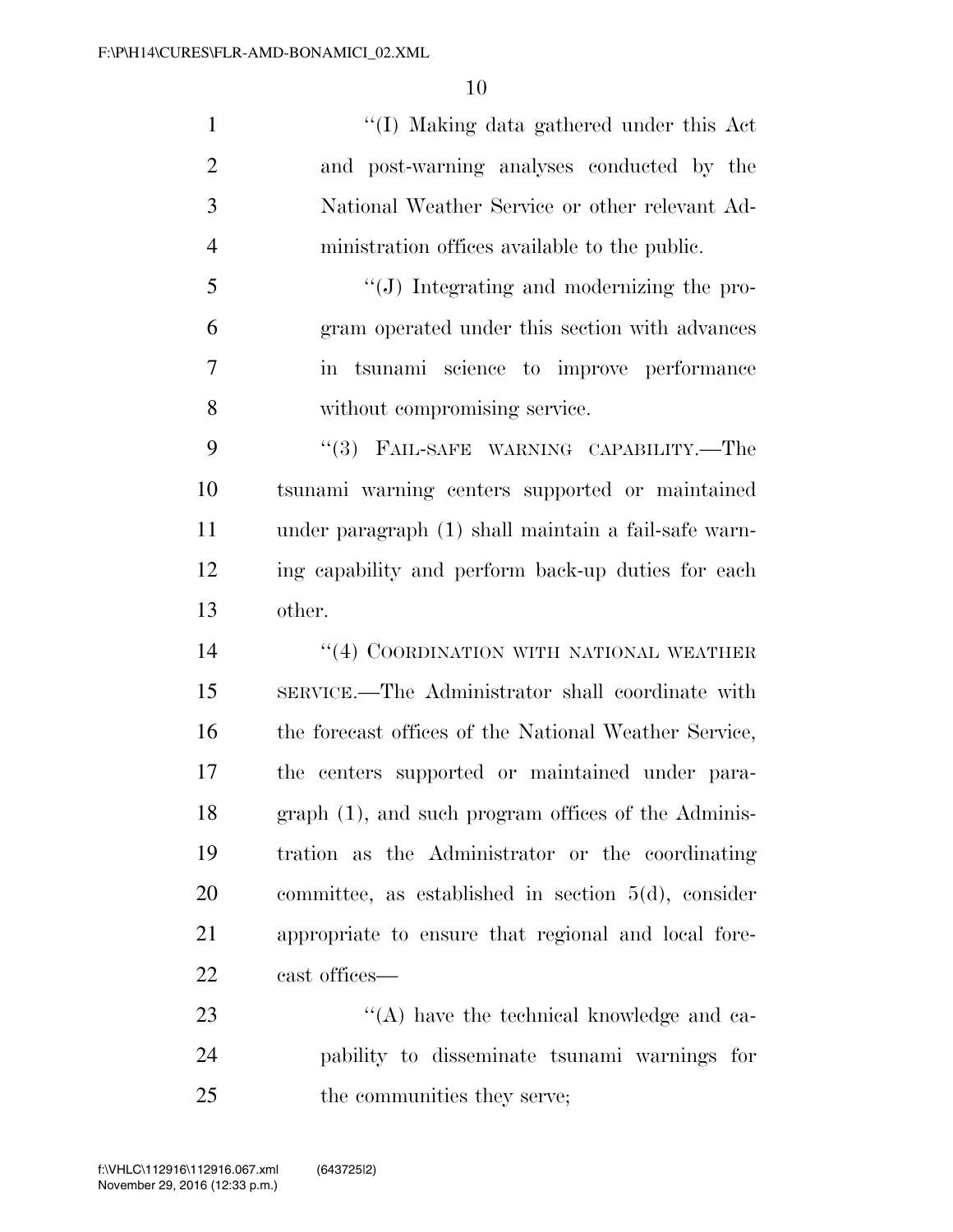$\langle$  (B) leverage connections with local emer- gency management officials for optimally dis- seminating tsunami warnings and forecasts; and

 ''(C) implement mass communication tools in effect on the day before the date of the en- actment of the Tsunami Warning, Education, and Research Act of 2016 used by the National Weather Service on such date and newer mass communication technologies as they are devel- oped as a part of the Weather-Ready Nation program of the Administration, or otherwise, for the purpose of timely and effective delivery of tsunami warnings.

 ''(5) UNIFORM OPERATING PROCEDURES.—The Administrator shall—

 $\langle (A) \rangle$  develop uniform operational proce- dures for the centers supported or maintained under paragraph (1), including the use of soft- ware applications, checklists, decision support tools, and tsunami warning products that have been standardized across the program sup-ported under this section;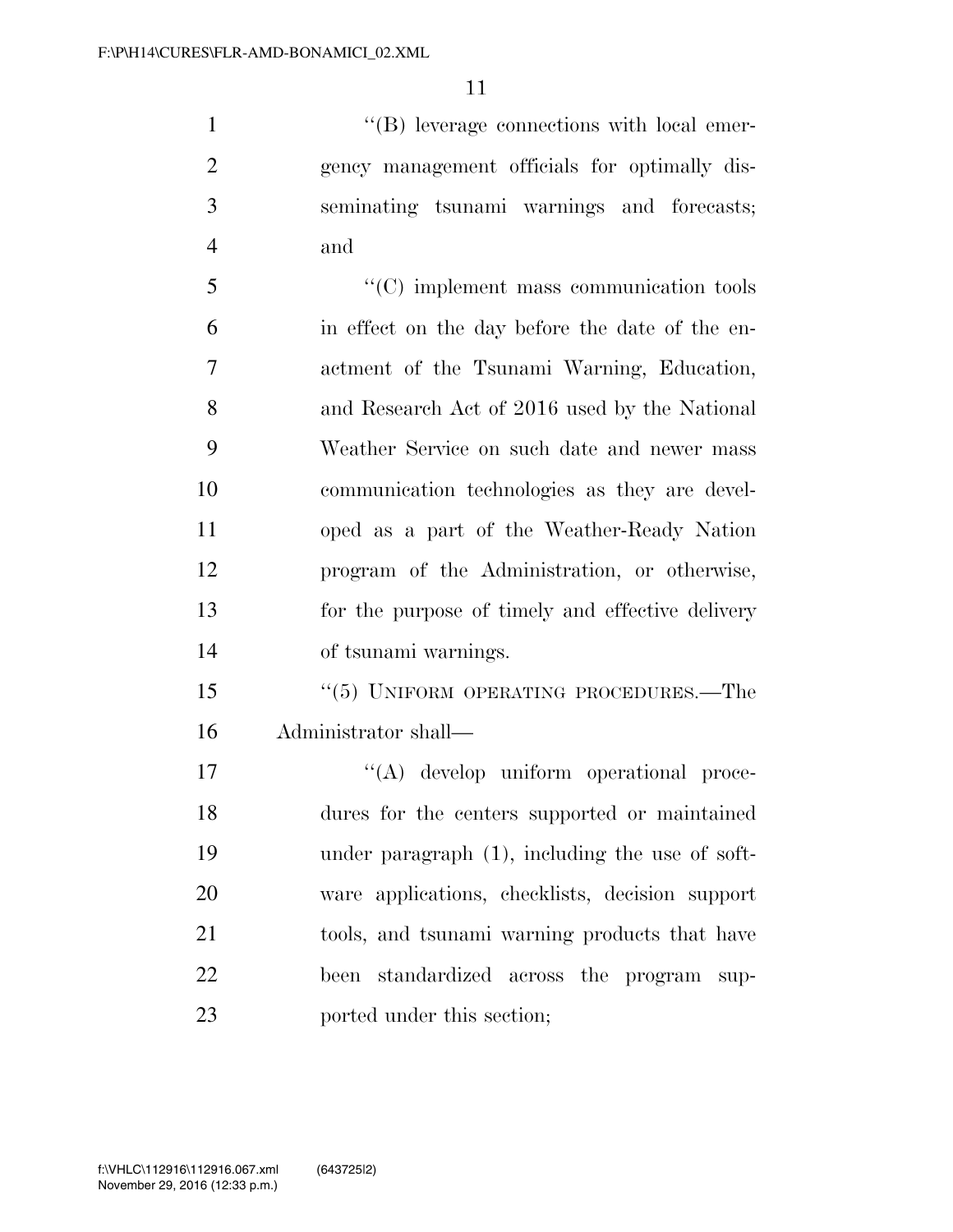| $\mathbf{1}$   | $\lq\lq$ ensure that processes and products of |
|----------------|------------------------------------------------|
| $\overline{2}$ | the warning system operated under subsection   |
| 3              | $(e)$ —                                        |
| $\overline{4}$ | "(i) reflect industry best practices           |
| 5              | when practicable;                              |
| 6              | "(ii) conform to the maximum extent            |
| $\overline{7}$ | practicable with internationally recognized    |
| 8              | standards for information technology; and      |
| 9              | "(iii) conform to the maximum extent           |
| 10             | practicable with other warning products        |
| 11             | and practices of the National Weather          |
| 12             | Service;                                       |
| 13             | $\cdot$ (C) ensure that future adjustments to  |
| 14             | operational protocols, processes, and warning  |
| 15             | products—                                      |
| 16             | "(i) are made consistently across the          |
| 17             | warning system operated under subsection       |
| 18             | $(e)$ ; and                                    |
| 19             | "(ii) are applied in a uniform manner          |
| 20             | across such warning system;                    |
| 21             | $\lq\lq$ establish a systematic method for in- |
| 22             | formation technology product development to    |
| 23             | improve long-term technology planning efforts; |
| 24             | and                                            |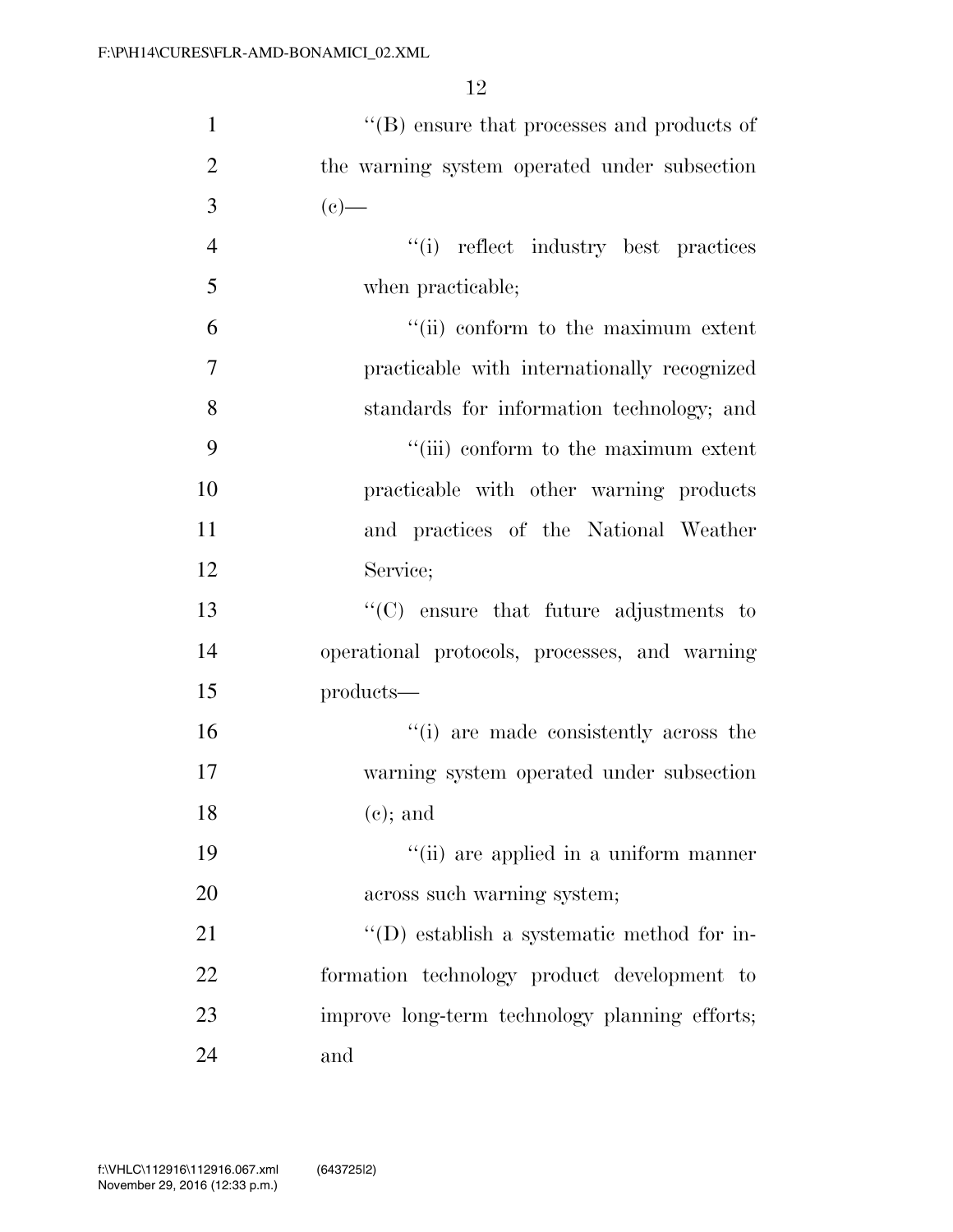''(E) disseminate guidelines and metrics for evaluating and improving tsunami forecast models.

 ''(6) AVAILABLE RESOURCES.—The Adminis- trator, through the National Weather Service, shall ensure that resources are available to fulfill the obli- gations of this Act. This includes ensuring super- computing resources are available to run, as rapidly as possible, such computer models as are needed for purposes of the tsunami warning system operated under subsection (c).''.

 (e) TRANSFER OF TECHNOLOGY; MAINTENANCE AND UPGRADES.—Subsection (e) of section 4 (33 U.S.C. 3203(e)) is amended to read as follows:

15 "(e) TRANSFER OF TECHNOLOGY; MAINTENANCE AND UPGRADES.—In carrying out this section, the Admin-istrator shall—

18 ''(1) develop requirements for the equipment used to forecast tsunami, including—

20 "(A) provisions for multipurpose detection platforms;

22 "'(B) reliability and performance metrics; and

24  $\cdot$  (C) to the maximum extent practicable, requirements for the integration of equipment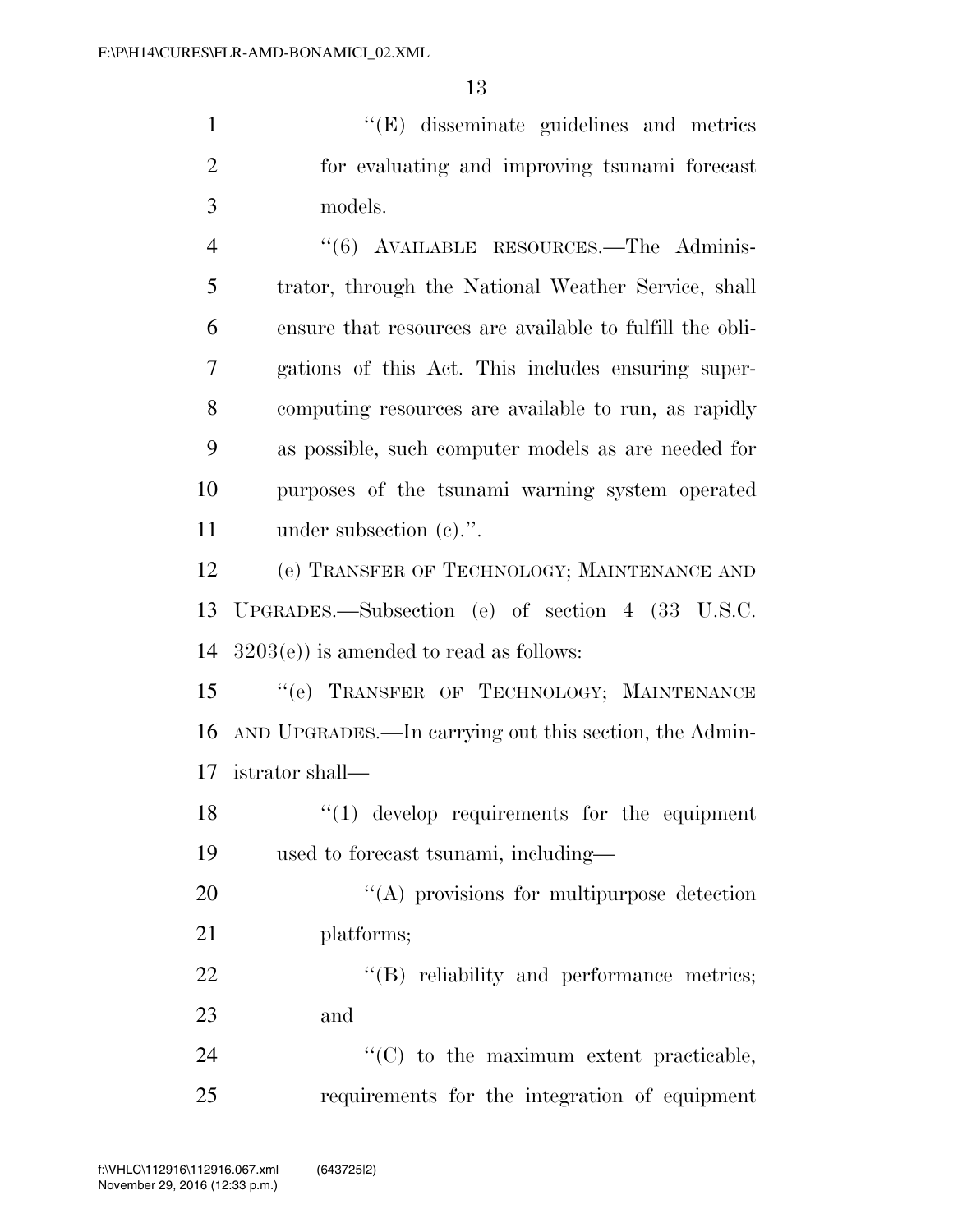|   | with other United States and global ocean and   |
|---|-------------------------------------------------|
| 2 | coastal observation systems, the global Earth   |
| 3 | observing system of systems, the global seismic |
|   | networks, and the Advanced National Seismic     |
|   | System;                                         |

 $\frac{6}{2}$  (2) develop and execute a plan for the transfer of technology from ongoing research conducted as part of the program supported or maintained under section 6 into the program under this section; and  $(3)$  ensure that the Administration's oper- ational tsunami detection equipment is properly maintained.''.

 (f) FEDERAL COOPERATION.—Subsection (f) of sec- tion 4 (33 U.S.C. 3203(f)) is amended to read as follows: 15 "(f) FEDERAL COOPERATION.—When deploying and maintaining tsunami detection technologies under the pro-gram under this section, the Administrator shall—

18 ''(1) identify which assets of other Federal agencies are necessary to support such program; and  $\frac{1}{2}$  work with each agency identified under paragraph (1)—  $"$ (A) to acquire the agency's assistance; and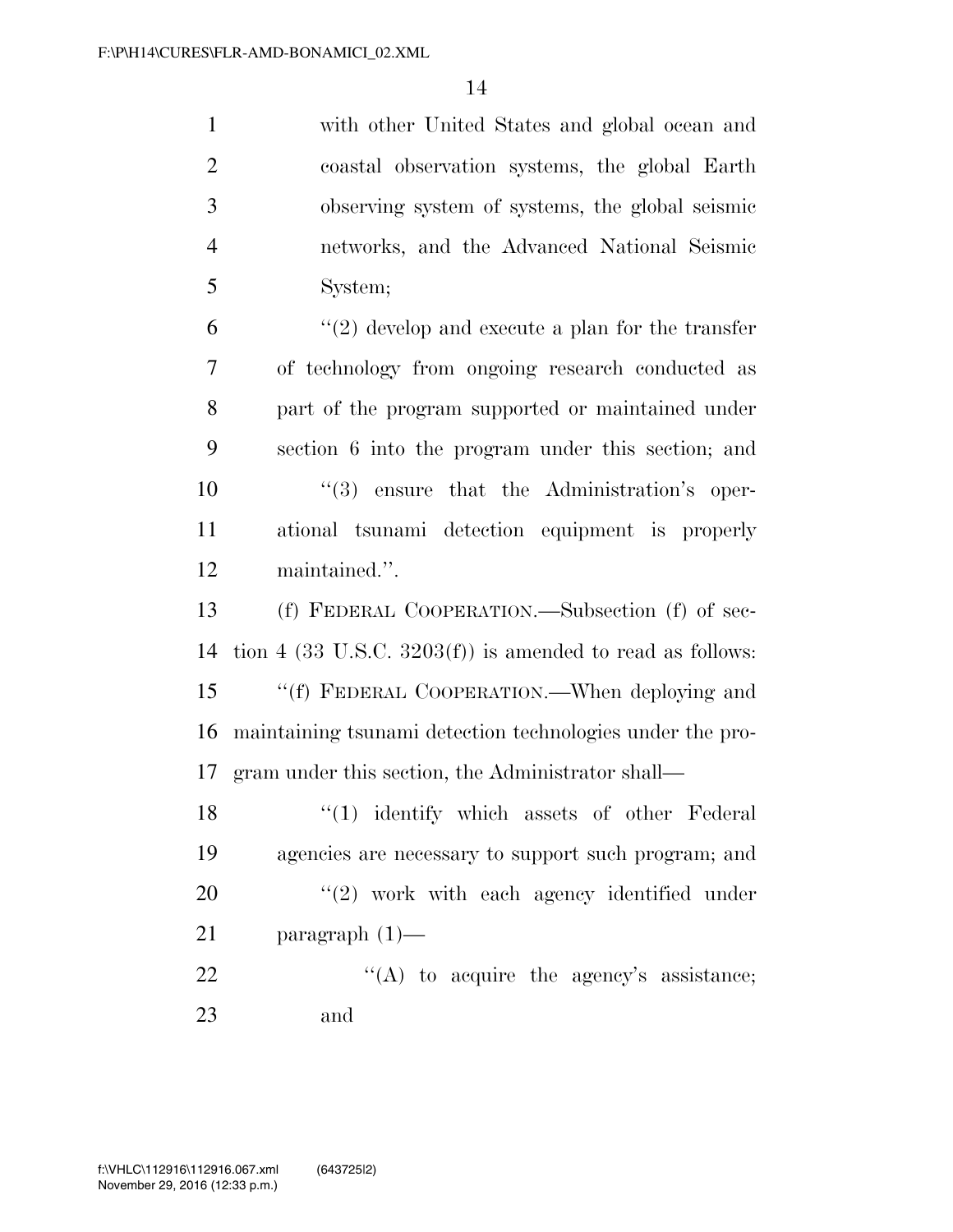| $\mathbf{1}$   | $\lq\lq$ (B) to prioritize the necessary assets in          |
|----------------|-------------------------------------------------------------|
| $\overline{2}$ | support of the tsunami forecast and warning                 |
| 3              | program.".                                                  |
| $\overline{4}$ | UNNECESSARY PROVISIONS.—Section 4 (33)<br>(g)               |
| 5              | U.S.C. 3203) is further amended—                            |
| 6              | $(1)$ by striking subsection $(g)$ ;                        |
| 7              | $(2)$ by striking subsections (i) through $(k)$ ; and       |
| 8              | $(3)$ by redesignating subsection $(h)$ as sub-             |
| 9              | section $(g)$ .                                             |
| 10             | (h) CONGRESSIONAL NOTIFICATIONS.-Subsection                 |
| 11             | (g) of section 4 (33 U.S.C. $3203(g)$ ), as redesignated by |
| 12             | subsection $(g)(3)$ , is amended—                           |
| 13             | $(1)$ in the matter before paragraph $(1)$ , by             |
| 14             | striking "30" and inserting "90";                           |
| 15             | $(2)$ by redesignating paragraphs $(1)$ and $(2)$ as        |
| 16             | subparagraphs $(A)$ and $(B)$ , respectively, and mov-      |
| 17             | ing such subparagraphs 2 ems to the right;                  |
| 18             | $(3)$ in the matter before subparagraph $(A)$ , as          |
| 19             | redesignated by paragraph (2), by striking "The Ad-         |
| 20             | ministrator" and inserting the following:                   |
| 21             | "(1) IN GENERAL.—The Administrator";                        |
| 22             | $(4)$ in paragraph $(1)$ , as redesignated by para-         |
| 23             | $graph(3)$ —                                                |
| 24             | $(A)$ in subparagraph $(A)$ , as redesignated               |
| 25             | by paragraph $(2)$ , by striking "and" at the end;          |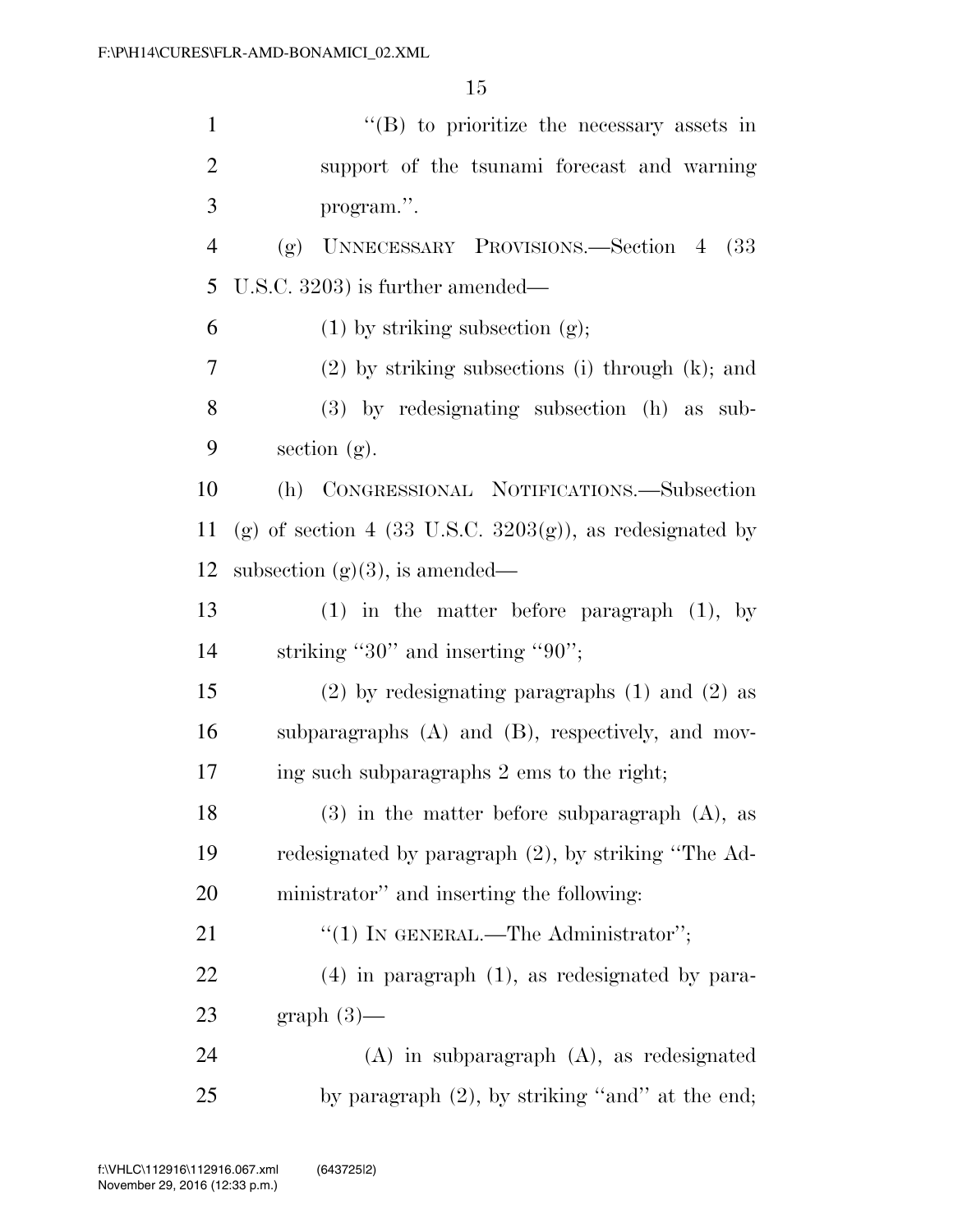| $\mathbf{1}$   | (B) in subparagraph (B), as redesignated               |
|----------------|--------------------------------------------------------|
| $\overline{2}$ | by paragraph $(2)$ , by striking the period at the     |
| 3              | end and inserting "; and"; and                         |
| $\overline{4}$ | (C) by adding at the end the following:                |
| 5              | "(C) the occurrence of a significant tsu-              |
| 6              | nami warning."; and                                    |
| 7              | $(5)$ by adding at the end the following:              |
| 8              | "(2) CONTENTS.—In a case in which notice is            |
| 9              | submitted under paragraph (1) within 90 days of a      |
| 10             | significant tsunami warning described in subpara-      |
| 11             | graph (C) of such paragraph, such notice shall in-     |
| 12             | clude, as appropriate, brief information and analysis  |
| 13             | $of$ —                                                 |
| 14             | $\lq\lq$ the accuracy of the tsunami model             |
| 15             | used;                                                  |
| 16             | $\lq\lq$ the specific deep ocean or other moni-        |
| 17             | toring equipment that detected the incident, as        |
| 18             | well as the deep ocean or other monitoring             |
| 19             | equipment that did not detect the incident due         |
| 20             | to malfunction or other reasons;                       |
| 21             | $\cdot\cdot$ (C) the effectiveness of the warning com- |
| 22             | munication, including the dissemination<br>- of        |
| 23             | warnings with State, territory, local, and tribal      |
| 24             | partners in the affected area under the jurisdic-      |
| 25             | tion of the National Weather Service; and              |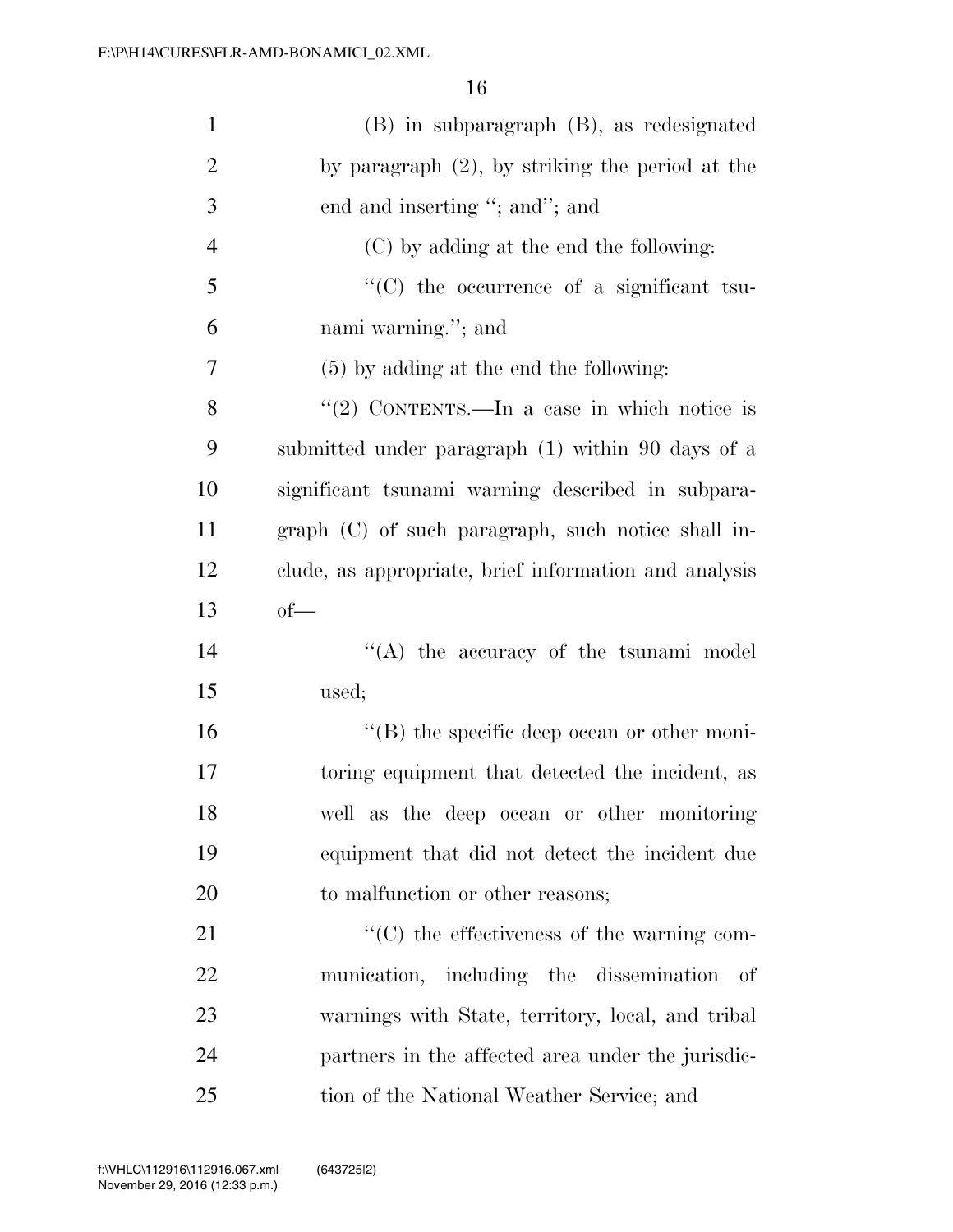''(D) such other findings as the Adminis-2 trator considers appropriate.".

## **SEC. 26005. MODIFICATION OF NATIONAL TSUNAMI HAZ-ARD MITIGATION PROGRAM.**

 (a) IN GENERAL.—Section 5 (33 U.S.C. 3204) is amended by striking subsections (a) through (d) and in-serting the following:

 ''(a) PROGRAM REQUIRED.—The Administrator, in coordination with the Administrator of the Federal Emer- gency Management Agency and the heads of such other agencies as the Administrator considers relevant, shall conduct a community-based tsunami hazard mitigation program to improve tsunami preparedness and resiliency of at-risk areas in the United States and the territories of the United States.

 ''(b) PROGRAM COMPONENTS.—The Program con-ducted under subsection (a) shall include the following:

18 ''(1) Technical and financial assistance to coastal States, territories, tribes, and local govern- ments to develop and implement activities under this section.

22 ''(2) Integration of tsunami preparedness and mitigation programs into ongoing State-based haz- ard warning, resilience planning, and risk manage-ment activities, including predisaster planning, emer-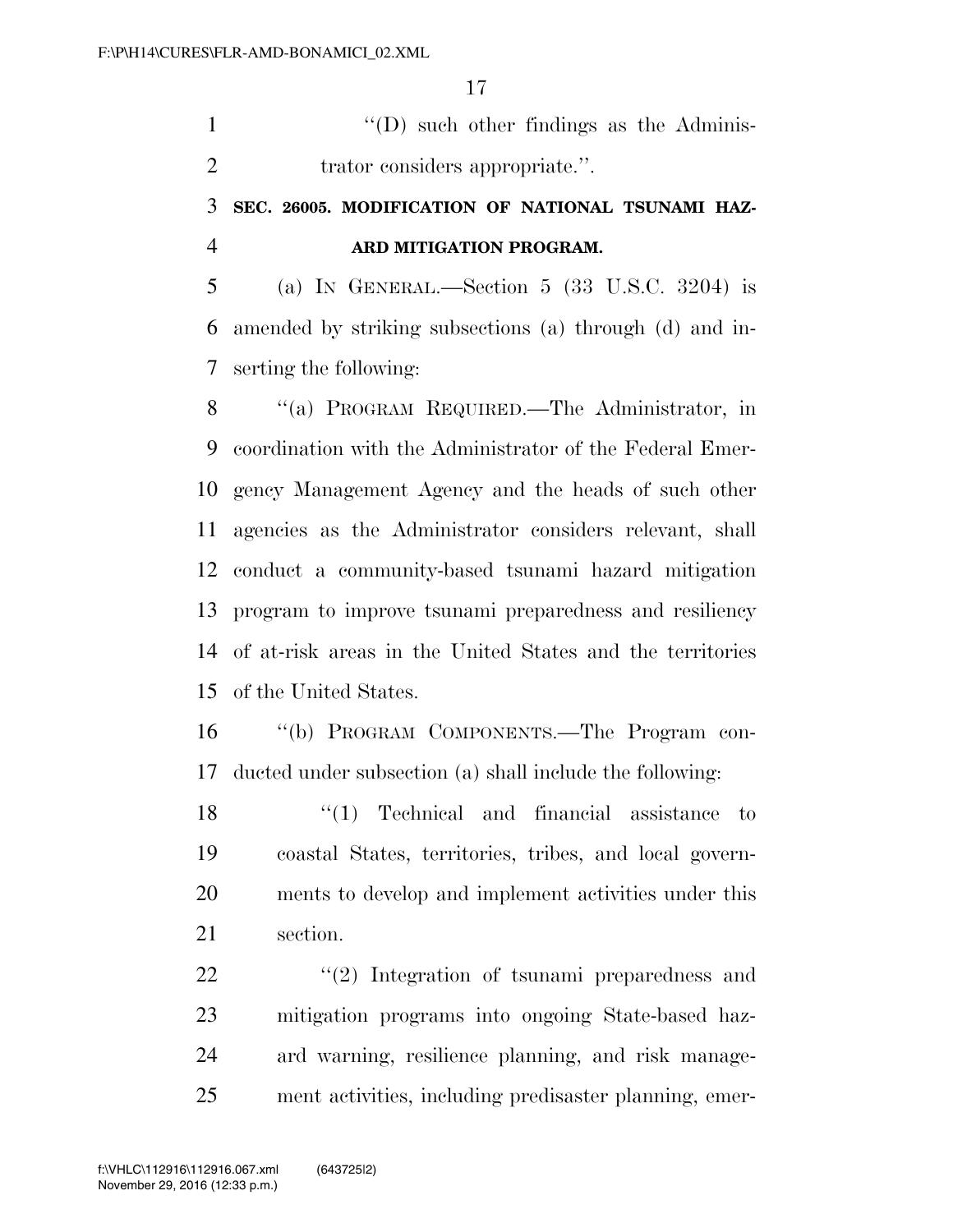gency response, evacuation planning, disaster recov- ery, hazard mitigation, and community development and redevelopment planning programs in affected areas.

 ''(3) Activities to promote the adoption of tsu- nami resilience, preparedness, warning, and mitiga- tion measures by Federal, State, territorial, tribal, and local governments and nongovernmental entities, including educational and risk communication pro-grams to discourage development in high-risk areas.

11 ''(4) Activities to support the development of regional tsunami hazard and risk assessments. Such regional risk assessments may include the following:

- 14 ''(A) The sources, sizes, and other relevant historical data of tsunami in the region, includ-ing paleotsunami data.
- 17  $\langle G \rangle$  Inundation models and maps of crit- ical infrastructure and socioeconomic vulner-ability in areas subject to tsunami inundation.

 $\cdot$  (C) Maps of evacuation areas and evacu- ation routes, including, when appropriate, traf- fic studies that evaluate the viability of evacu-ation routes.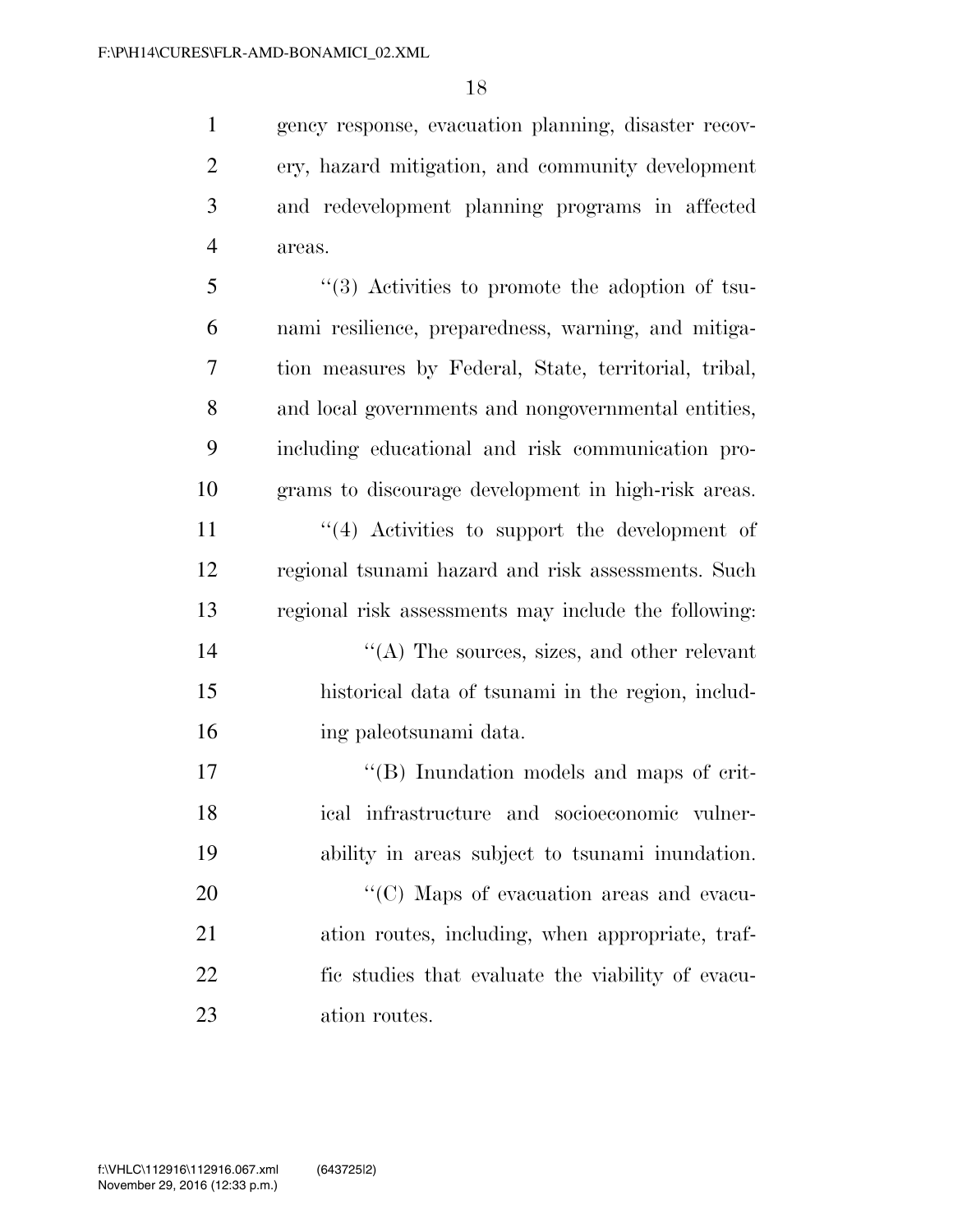| $\mathbf{1}$   | $\lq\lq$ (D) Evaluations of the size of populations  |
|----------------|------------------------------------------------------|
| $\overline{2}$ | that will require evacuation, including popu-        |
| 3              | lations with special evacuation needs.               |
| $\overline{4}$ | $\lq\lq$ (E) Evaluations and technical assistance    |
| 5              | for vertical evacuation structure planning for       |
| 6              | communities where models indicate limited or         |
| 7              | no ability for timely evacuation, especially in      |
| 8              | areas at risk of near shore generated tsunami.       |
| 9              | "(F) Evaluation of at-risk ports and har-            |
| 10             | bors.                                                |
| 11             | $\lq\lq(G)$ Evaluation of the effect of tsunami      |
| 12             | currents on the foundations of closely-spaced,       |
| 13             | coastal high-rise structures.                        |
| 14             | "(5) Activities to promote preparedness in at-       |
| 15             | risk ports and harbors, including the following:     |
| 16             | $\lq\lq$ . Evaluation and recommendation of          |
| 17             | procedures for ports and harbors in the event of     |
| 18             | a distant or near-field tsunami.                     |
| 19             | $\lq\lq(B)$ A review of readiness, response, and     |
| 20             | communication strategies to ensure coordina-         |
| 21             | tion and data sharing with the Coast Guard.          |
| 22             | $\cdot$ (6) Activities to support the development of |
| 23             | community-based outreach and education programs      |
| 24             | to ensure community readiness and resilience, in-    |
| 25             | cluding the following:                               |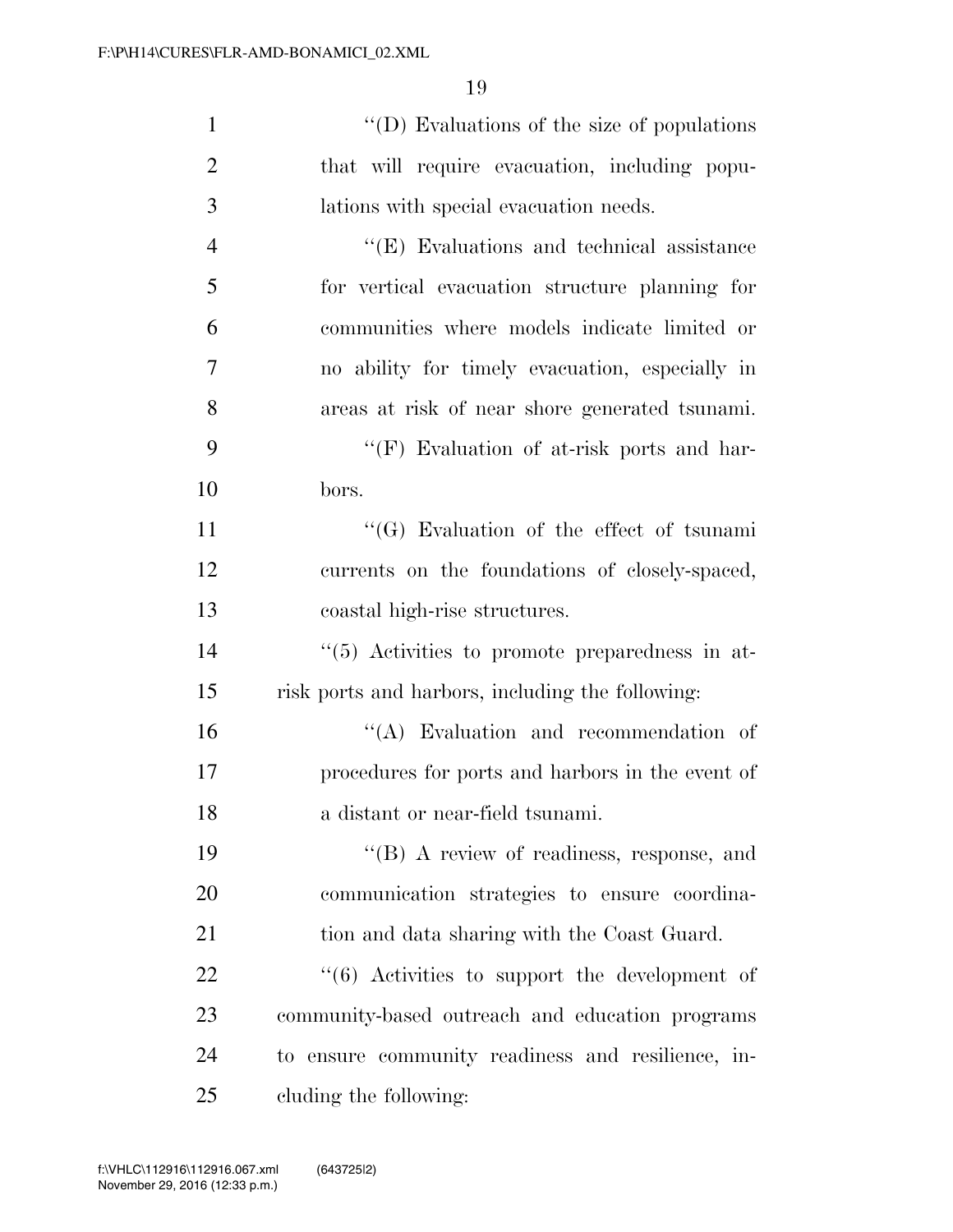| $\mathbf{1}$   | $\lq\lq$ . The development, implementation,        |
|----------------|----------------------------------------------------|
| $\overline{2}$ | and assessment of technical training and public    |
| 3              | education programs, including education pro-       |
| $\overline{4}$ | grams that address unique characteristics of       |
| 5              | distant and near-field tsunami.                    |
| 6              | "(B) The development of decision support           |
| 7              | tools.                                             |
| 8              | "(C) The incorporation of social science re-       |
| 9              | search into community readiness and resilience     |
| 10             | efforts.                                           |
| 11             | "(D) The development of evidence-based             |
| 12             | education guidelines.                              |
| 13             | $\lq(7)$ Dissemination of guidelines and standards |
| 14             | for community planning, education, and training    |
| 15             | products, programs, and tools, including—          |
| 16             | $\lq\lq$ standards for —                           |
| 17             | "(i) mapping products;                             |
| 18             | "(ii) inundation models; and                       |
| 19             | "(iii) effective emergency exercises;              |
| 20             | and                                                |
| 21             | "(B) recommended guidance for at-risk              |
| 22             | port and harbor tsunami warning, evacuation,       |
| 23             | and response procedures in coordination with       |
| 24             | the Coast Guard.                                   |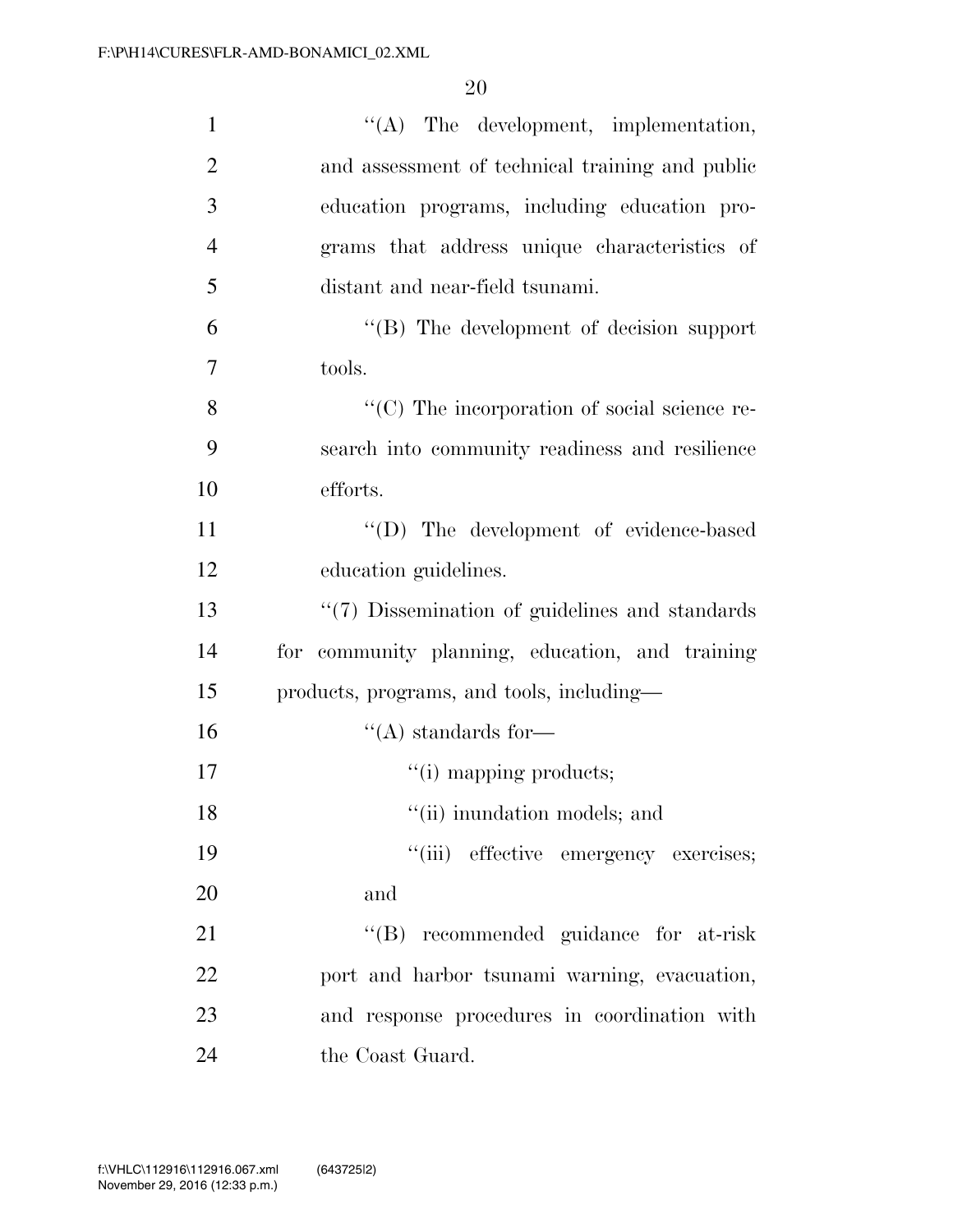| $\mathbf{1}$   | "(c) AUTHORIZED ACTIVITIES.—In addition to activi-     |
|----------------|--------------------------------------------------------|
| $\overline{2}$ | ties conducted under subsection (b), the program con-  |
| 3              | ducted under subsection (a) may include the following: |
| $\overline{4}$ | "(1) Multidisciplinary vulnerability assessment        |
| 5              | research, education, and training to help integrate    |
| 6              | risk management and resilience objectives with com-    |
| 7              | munity development planning and policies.              |
| 8              | "(2) Risk management training for local offi-          |
| 9              | cials and community organizations to enhance un-       |
| 10             | derstanding and preparedness.                          |
| 11             | "(3) Interagency, Federal, State, tribal, and          |
| 12             | territorial intergovernmental tsunami response exer-   |
| 13             | cise planning and implementation in high risk areas.   |
| 14             | "(4) Development of practical applications for         |
| 15             | existing or emerging technologies, such as modeling,   |
| 16             | remote sensing, geospatial technology, engineering,    |
| 17             | and observing systems, including the integration of    |
| 18             | tsunami sensors into Federal and commercial sub-       |
| 19             | marine telecommunication cables if practicable.        |
| 20             | $``(5)$ Risk management, risk assessment, and          |
| 21             | resilience data and information services, including—   |
| 22             | $\lq\lq$ access to data and products derived           |
| 23             | from observing and detection systems; and              |
| 24             | "(B) development and maintenance of new                |
| 25             | integrated data products to support risk man-          |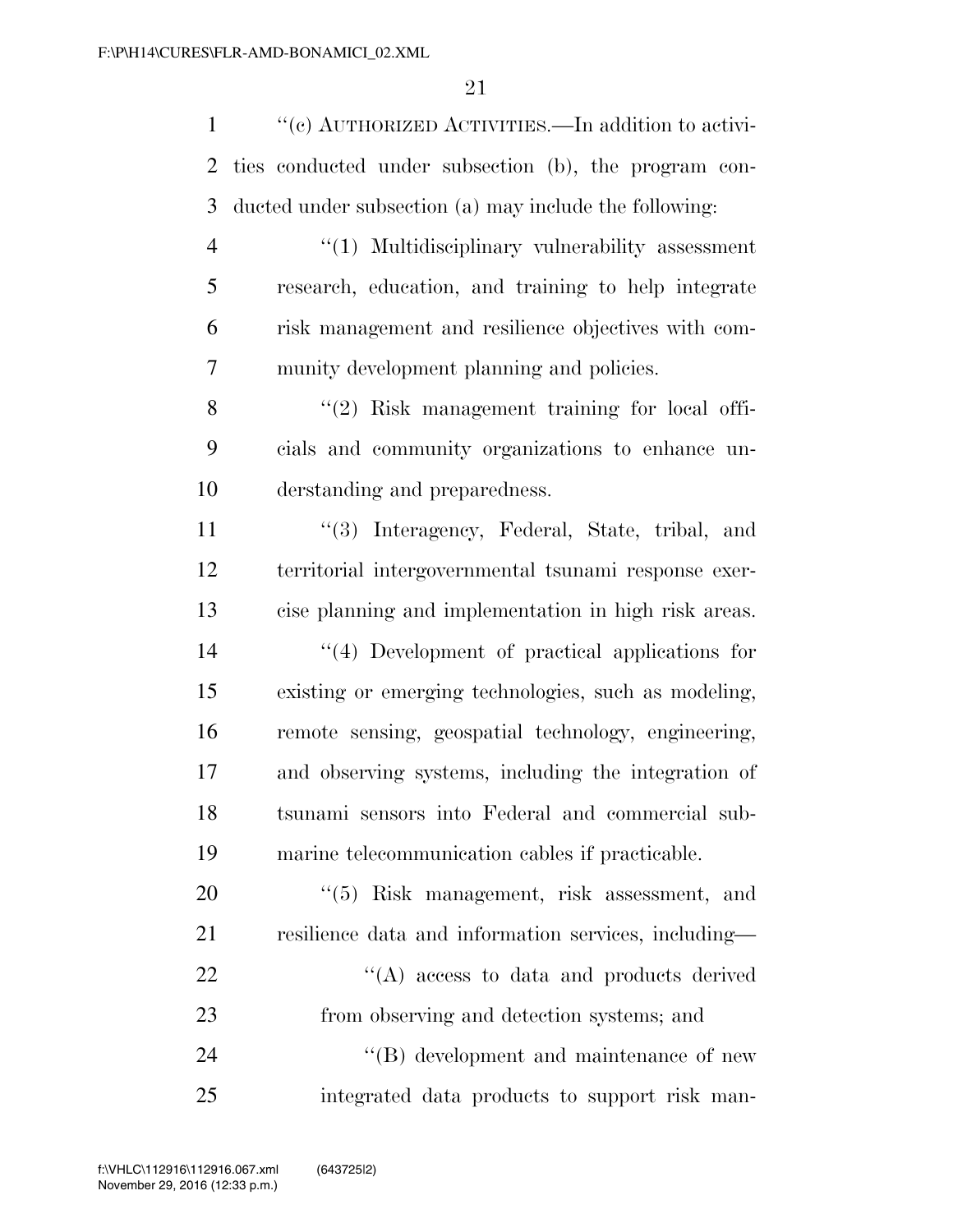agement, risk assessment, and resilience pro-grams.

 ''(6) Risk notification systems that coordinate with and build upon existing systems and actively engage decisionmakers, State, local, tribal, and terri- torial governments and agencies, business commu- nities, nongovernmental organizations, and the media.

9 "(d) COORDINATING COMMITTEE.-

 $\frac{10}{10}$  IN GENERAL.—The Administrator shall maintain a coordinating committee to assist the Ad- ministrator in the conduct of the program required by subsection (a).

14  $\frac{1}{2}$  COMPOSITION.—The coordinating com-mittee shall be composed of members as follows:

 ''(A) Representatives from each of the States and territories most at risk from tsu- nami, including Alaska, Washington, Oregon, California, Hawaii, Puerto Rico, Guam, Amer- ican Samoa, and the Northern Marianas Is-lands.

22 ''(B) Such other members as the Adminis- trator considers appropriate to represent Fed- eral, State, tribal, territorial, and local govern-ments.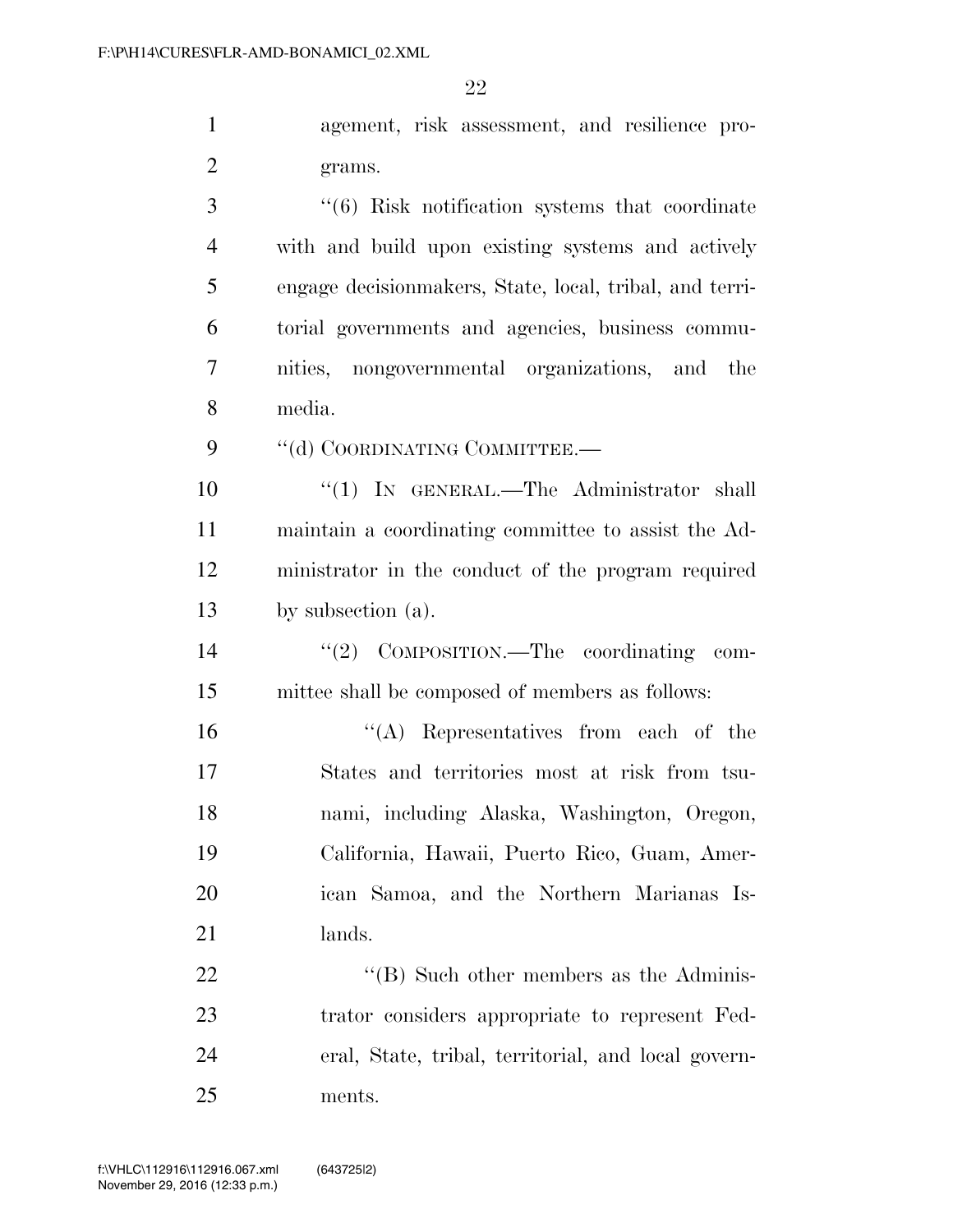| $\mathbf{1}$   | "(3) SUBCOMMITTEES.—The Administrator             |
|----------------|---------------------------------------------------|
| $\overline{2}$ | may approve the formation of subcommittees to ad- |
| 3              | dress specific program components or regional     |
| $\overline{4}$ | issues.                                           |
| 5              | "(4) RESPONSIBILITIES.—The coordinating           |
| 6              | committee shall—                                  |
| $\overline{7}$ | "(A) provide feedback on how funds should         |
| 8              | be prioritized to carry out the program required  |
| 9              | by subsection $(a)$ ;                             |
| 10             | $\lq\lq$ ensure that areas described in section   |
| 11             | $4(c)$ in the United States and its territories   |
| 12             | have the opportunity to participate in the pro-   |
| 13             | gram;                                             |
| 14             | "(C) provide recommendations to the Ad-           |
| 15             | ministrator on how to improve and continuously    |
| 16             | advance the TsunamiReady program of the Na-       |
| 17             | tional Weather Service, particularly on ways to   |
| 18             | communities more tsunami<br>resilient<br>make     |
| 19             | through the use of inundation maps and models     |
| 20             | and other hazard mitigation practices;            |
| 21             | $\lq\lq$ (D) ensure that all components of the    |
| 22             | program required by subsection (a) are inte-      |
| 23             | grated with ongoing State based hazard warn-      |
| 24             | ing, risk management, and resilience activities,  |
| 25             | including—                                        |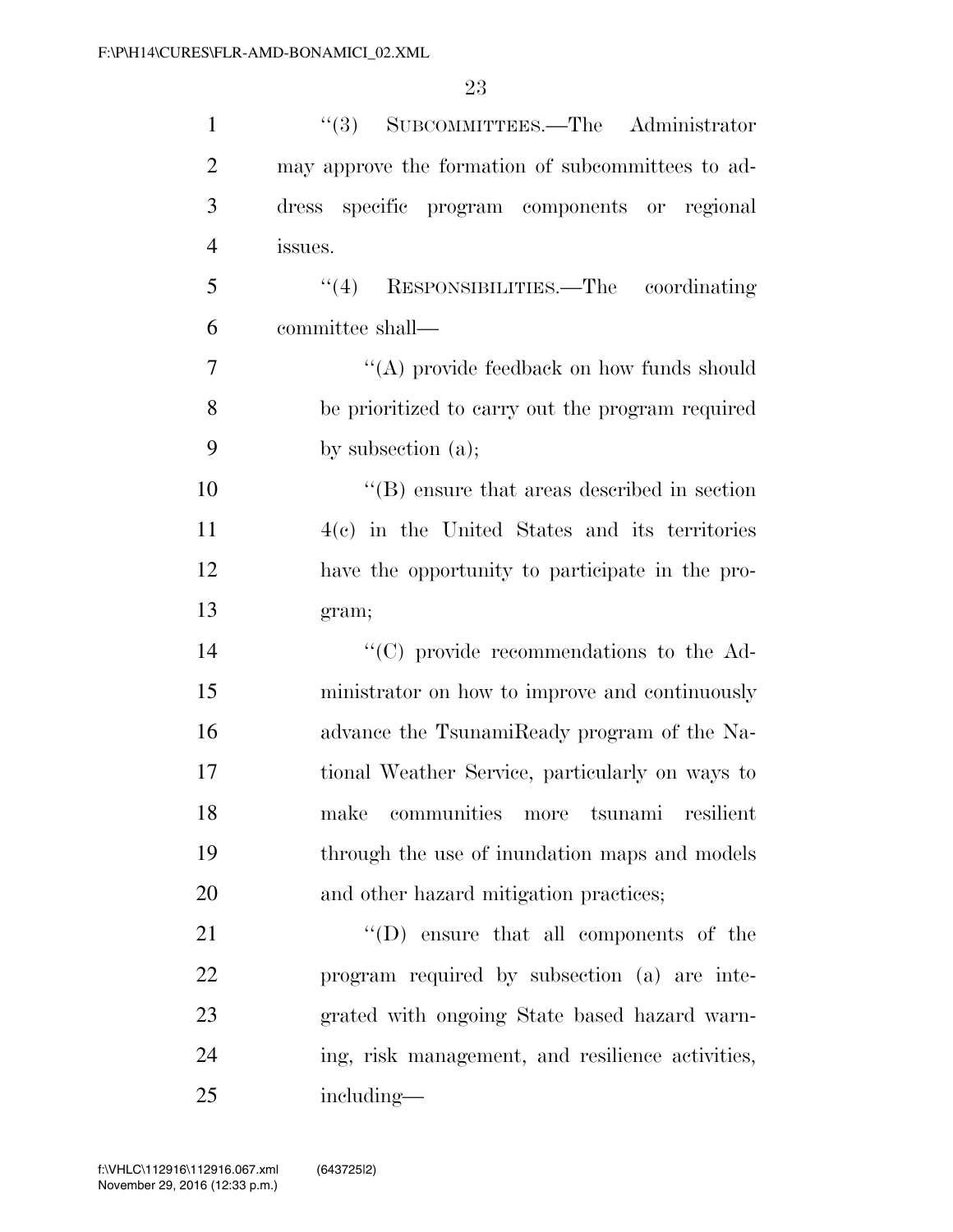| $\mathbf{1}$   | "(i) integrating activities with emer-                     |
|----------------|------------------------------------------------------------|
| $\overline{2}$ | gency response plans, disaster recovery,                   |
| 3              | hazard mitigation, and community develop-                  |
| $\overline{4}$ | ment programs in affected areas; and                       |
| 5              | "(ii) integrating information to assist                    |
| 6              | in tsunami evacuation route planning.                      |
| $\overline{7}$ | $\cdot\cdot$ (5) EXEMPTION FROM FACA.—The provisions       |
| 8              | of the Federal Advisory Committee Act (5 U.S.C.            |
| 9              | App.) shall not apply to the committee established         |
| 10             | and maintained under paragraph (1).                        |
| 11             | "(e) NO PREEMPTION WITH RESPECT TO DESIGNA-                |
| 12             | TION OF AT-RISK AREAS.—The establishment of national       |
| 13             | standards for inundation models under this section shall   |
| 14             | not prevent States, territories, tribes, and local govern- |
| 15             | ments from designating additional areas as being at risk   |
| 16             | based on knowledge of local conditions.                    |
| 17             | "(f) NO NEW REGULATORY AUTHORITY.—Nothing                  |
|                | 18 in this Act may be construed as establishing new regu-  |
| 19             | latory authority for any Federal agency.".                 |
| 20             | (b) REPORT ON ACCREDITATION OF TSUNAMIREADY                |
| 21             | PROGRAM.—Not later than 180 days after the date of en-     |
| 22             | actment of this Act, the Administrator of the National     |
| 23             | Oceanic and Atmospheric Administration shall submit to     |
| 24             | the Committee on Commerce, Science, and Transportation     |
| 25             | of the Senate and the Committee on Science, Space, and     |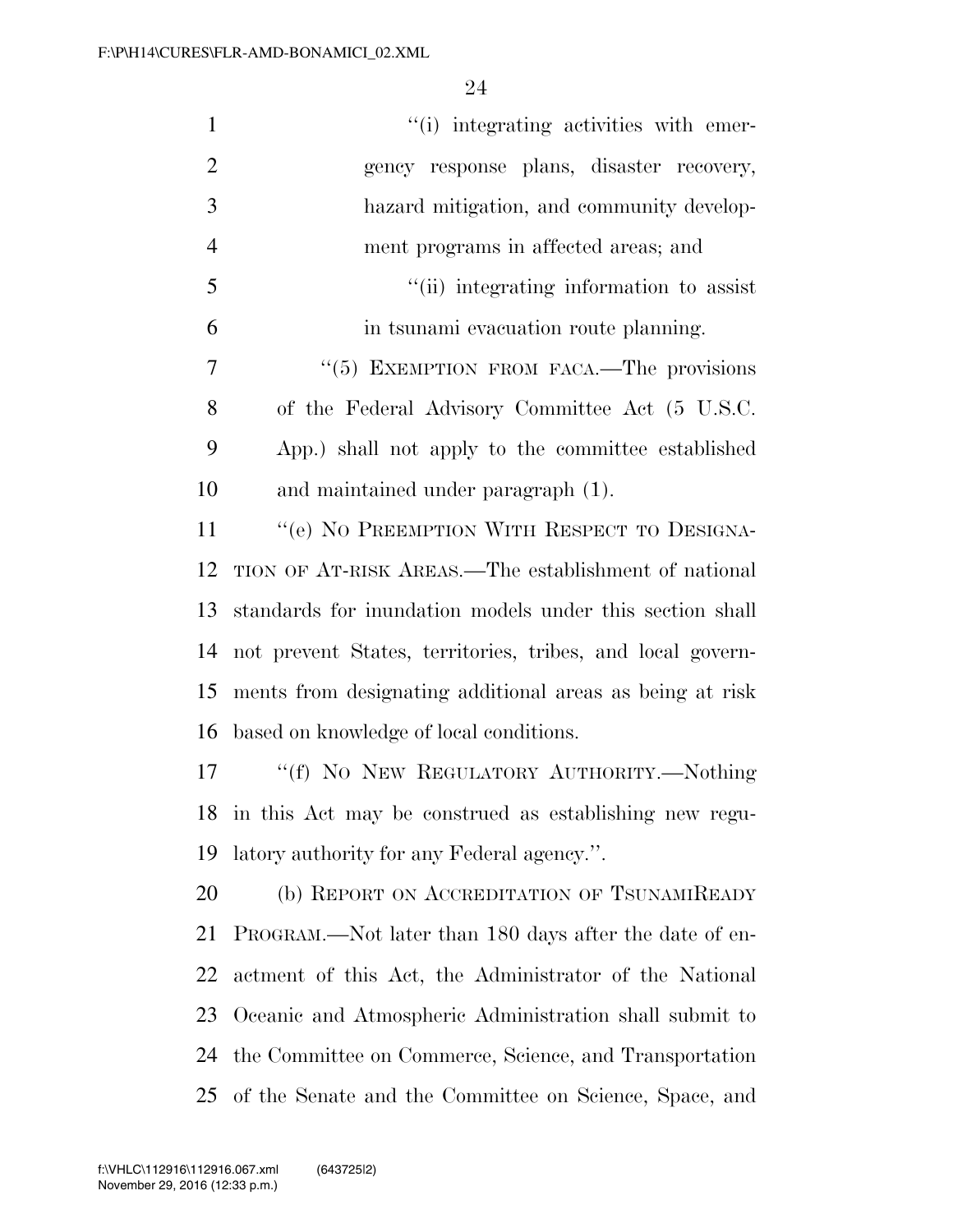Technology of the House of Representatives a report on which authorities and activities would be needed to have the TsunamiReady program of the National Weather Service accredited by the Emergency Management Accred-itation Program.

# **SEC. 26006. MODIFICATION OF TSUNAMI RESEARCH PRO-GRAM.**

Section 6 (33 U.S.C. 3205) is amended—

 (1) in the matter before paragraph (1), by striking ''The Administrator shall'' and all that fol- lows through ''establish or maintain'' and inserting the following:

 ''(a) IN GENERAL.—The Administrator shall, in con- sultation with such other Federal agencies, State, tribal, and territorial governments, and academic institutions as the Administrator considers appropriate, the coordinating committee under section 5(d), and the panel under section 8(a), support or maintain'';

 (2) in subsection (a), as designated by para- graph (1), by striking ''and assessment for tsunami tracking and numerical forecast modeling. Such re- search program shall—'' and inserting the following: ''assessment for tsunami tracking and numerical forecast modeling, and standards development.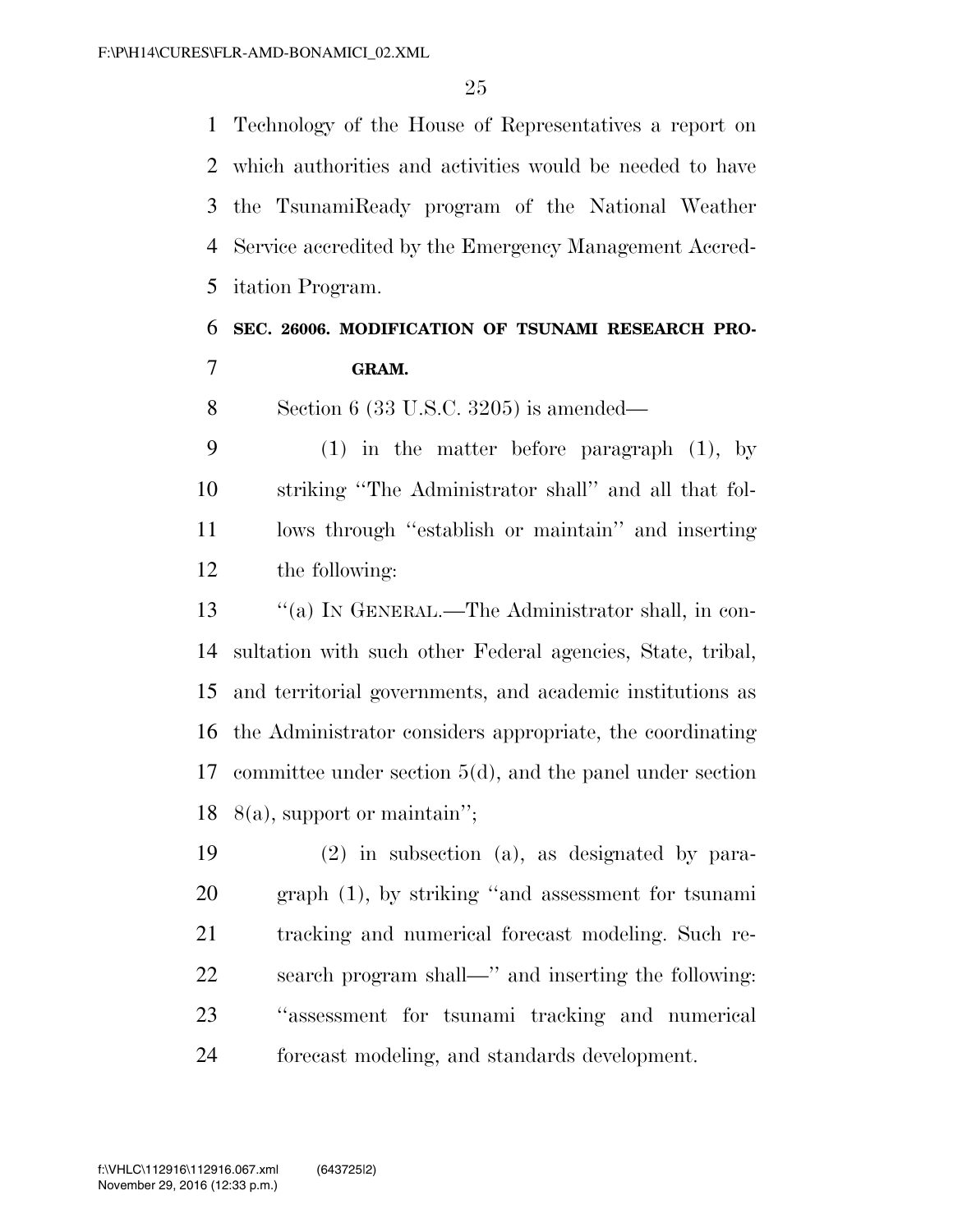''(b) RESPONSIBILITIES.—The research program supported or maintained under subsection (a) shall—''; and

 (3) in subsection (b), as designated by para-5 graph  $(2)$ —

 (A) by amending paragraph (1) to read as follows:

8 "(1) consider other appropriate and cost effec- tive solutions to mitigate the impact of tsunami, in- cluding the improvement of near-field and distant tsunami detection and forecasting capabilities, which may include use of a new generation of the Deep- ocean Assessment and Reporting of Tsunamis array, integration of tsunami sensors into commercial and Federal telecommunications cables, and other real- time tsunami monitoring systems and supercomputer capacity of the Administration to develop a rapid tsunami forecast for all United States coastlines;'';  $(B)$  in paragraph  $(3)$ — (i) by striking ''include'' and inserting 21 "
conduct"; and 22 (ii) by striking "and" at the end;

 (C) by redesignating paragraph (4) as paragraph (5);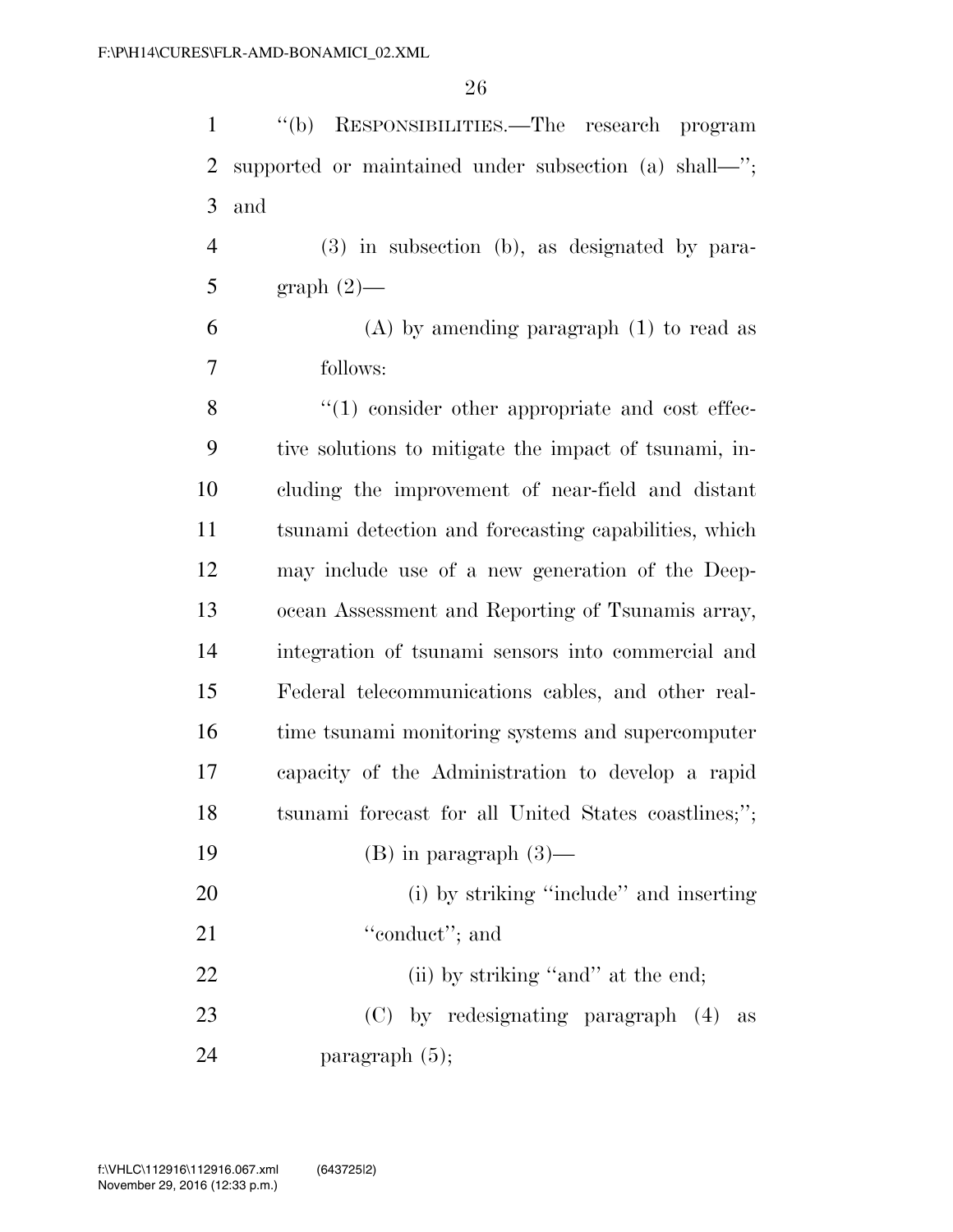| $\mathbf{1}$   | (D) by inserting after paragraph $(3)$ the                  |
|----------------|-------------------------------------------------------------|
| $\overline{2}$ | following:                                                  |
| 3              | $\lq(4)$ develop the technical basis for validation of      |
| $\overline{4}$ | tsunami maps, numerical tsunami models, digital             |
| 5              | elevation models, and forecasts; and"; and                  |
| 6              | $(E)$ in paragraph $(5)$ , as redesignated by               |
| 7              | subparagraph $(C)$ , by striking "to the scientific         |
| 8              | community" and inserting "to the public and                 |
| 9              | the scientific community".                                  |
| 10             | SEC. 26007. GLOBAL TSUNAMI WARNING AND MITIGATION           |
| 11             | NETWORK.                                                    |
| 12             | Section 7 (33 U.S.C. 3206) is amended—                      |
| 13             | $(1)$ by amending subsection $(a)$ to read as fol-          |
|                |                                                             |
| 14             | lows:                                                       |
| 15             | "(a) SUPPORT FOR DEVELOPMENT OF AN INTER-                   |
| 16             | NATIONAL TSUNAMI WARNING SYSTEM.-The Adminis-               |
| 17             | trator shall, in coordination with the Secretary of State   |
| 18             | and in consultation with such other agencies as the Ad-     |
| 19             | ministrator considers relevant, provide technical assist-   |
| 20             | ance, operational support, and training to the Intergovern- |
| 21             | mental Oceanographic Commission of the United Nations       |
| 22             | Educational, Scientific, and Cultural Organization, the     |
| 23             | World Meteorological Organization of the United Nations,    |
| 24             | and such other international entities as the Administrator  |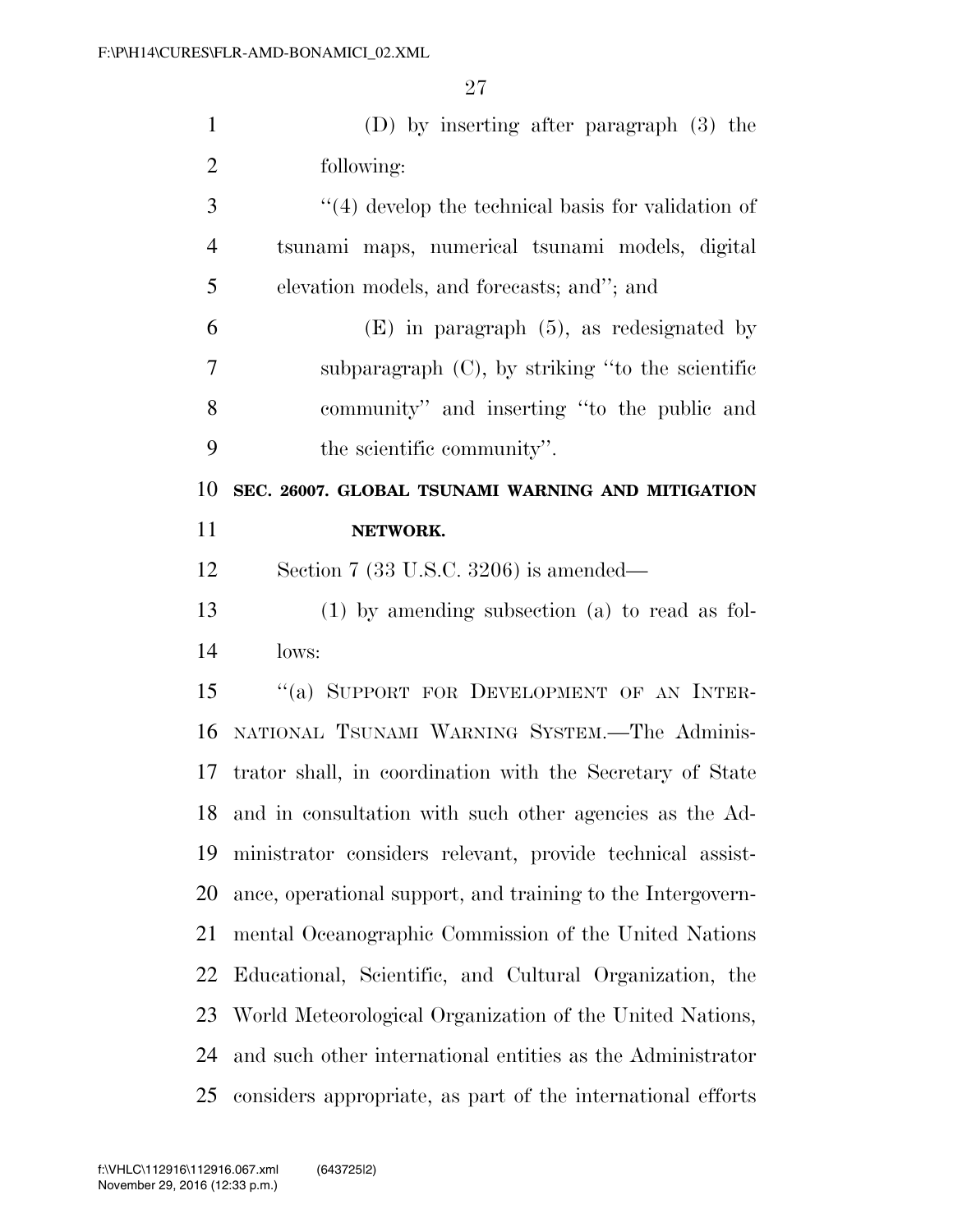to develop a fully functional global tsunami forecast and warning system comprised of regional tsunami warning networks.''; (2) in subsection (b), by striking ''shall'' each place it appears and inserting ''may''; and 6 (3) in subsection (c)— (A) in paragraph (1), by striking ''estab- lishing'' and inserting ''supporting''; and 9 (B) in paragraph  $(2)$ — 10 (i) by striking "establish" and insert-11 ing "support"; and 12 (ii) by striking "establishing" and in-13 serting "supporting". **SEC. 26008. TSUNAMI SCIENCE AND TECHNOLOGY ADVI- SORY PANEL.**  (a) IN GENERAL.—The Act is further amended— (1) by redesignating section 8 (33 U.S.C. 3207) as section 9; and (2) by inserting after section 7 (33 U.S.C. 3206) the following: **''SEC. 8. TSUNAMI SCIENCE AND TECHNOLOGY ADVISORY PANEL.**  23 "(a) DESIGNATION.—The Administrator shall des- ignate an existing working group within the Science Advi-sory Board of the Administration to manage the Tsunami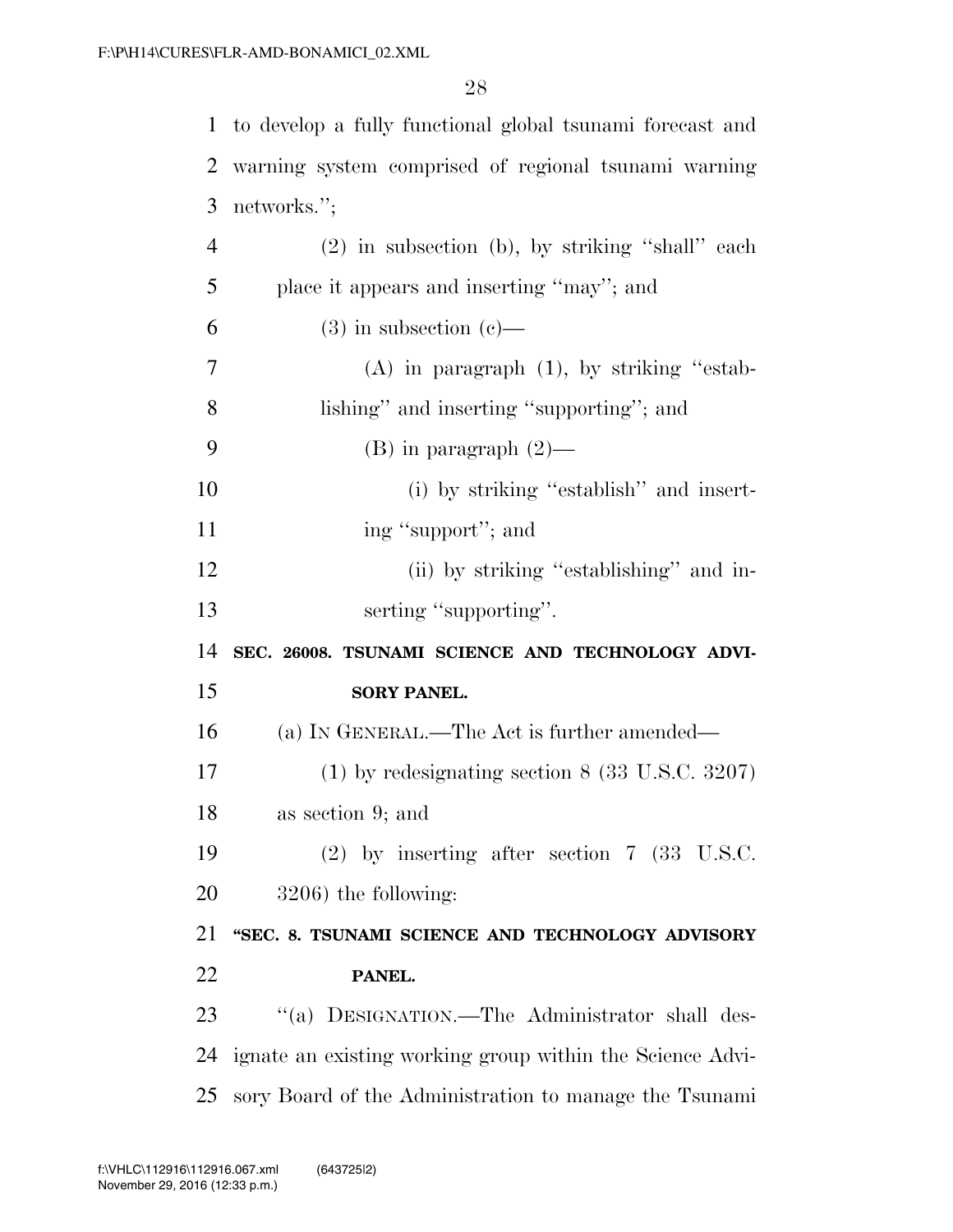Science and Technology Advisory Panel to provide advice to the Administrator on matters regarding tsunami science, technology, and regional preparedness.

''(b) MEMBERSHIP.—

 ''(1) COMPOSITION.—The Panel shall be com- posed of no fewer than 7 members selected by the Administrator from among individuals from aca- demia or State agencies who have academic or prac- tical expertise in physical sciences, social sciences, information technology, coastal resilience, emergency management, or such other disciplines as the Ad-ministrator considers appropriate.

 ''(2) FEDERAL EMPLOYMENT.—No member of the Panel may be a Federal employee.

 ''(c) RESPONSIBILITIES.—Not less frequently than once every 4 years, the Panel shall—

 $\mathcal{L}(1)$  review the activities of the Administration, and other Federal activities as appropriate, relating to tsunami research, detection, forecasting, warning, mitigation, resiliency, and preparation; and

21  $\frac{1}{2}$   $\frac{1}{2}$  submit to the Administrator and such oth-ers as the Administrator considers appropriate—

23  $\langle (A)$  the findings of the working group with respect to the most recent review con-ducted under paragraph (1); and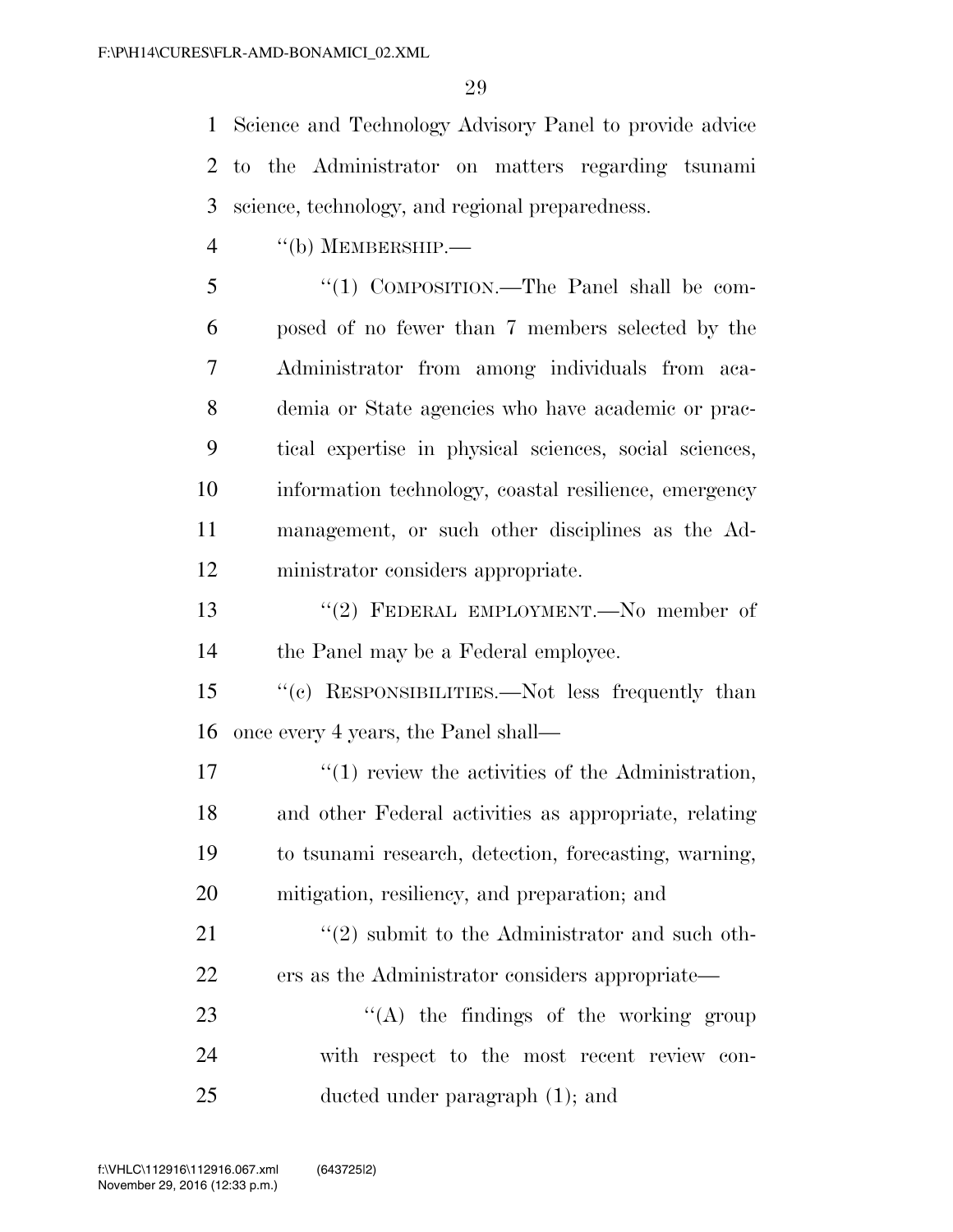1 ''(B) such recommendations for legislative or administrative action as the working group considers appropriate to improve Federal tsu- nami research, detection, forecasting, warning, mitigation, resiliency, and preparation.

 ''(d) REPORTS TO CONGRESS.—Not less frequently than once every 4 years, the Administrator shall submit to the Committee on Commerce, Science, and Transpor- tation of the Senate, and the Committee on Science, Space, and Technology of the House of Representatives a report on the findings and recommendations received by 12 the Administrator under subsection  $(c)(2)$ .".

### **SEC. 26009. REPORTS.**

 (a) REPORT ON IMPLEMENTATION OF TSUNAMI WARNING AND EDUCATION ACT.—

 (1) IN GENERAL.—Not later than 1 year after the date of the enactment of this Act, the Adminis- trator of the National Oceanic and Atmospheric Ad- ministration shall submit to Congress a report on the implementation of the Tsunami Warning and 21 Education Act (33 U.S.C. 3201 et seq.).

22 (2) ELEMENTS.—The report required by para-graph (1) shall include the following:

 (A) A detailed description of the progress 25 made in implementing sections  $4(d)(6)$ ,  $5(b)(6)$ ,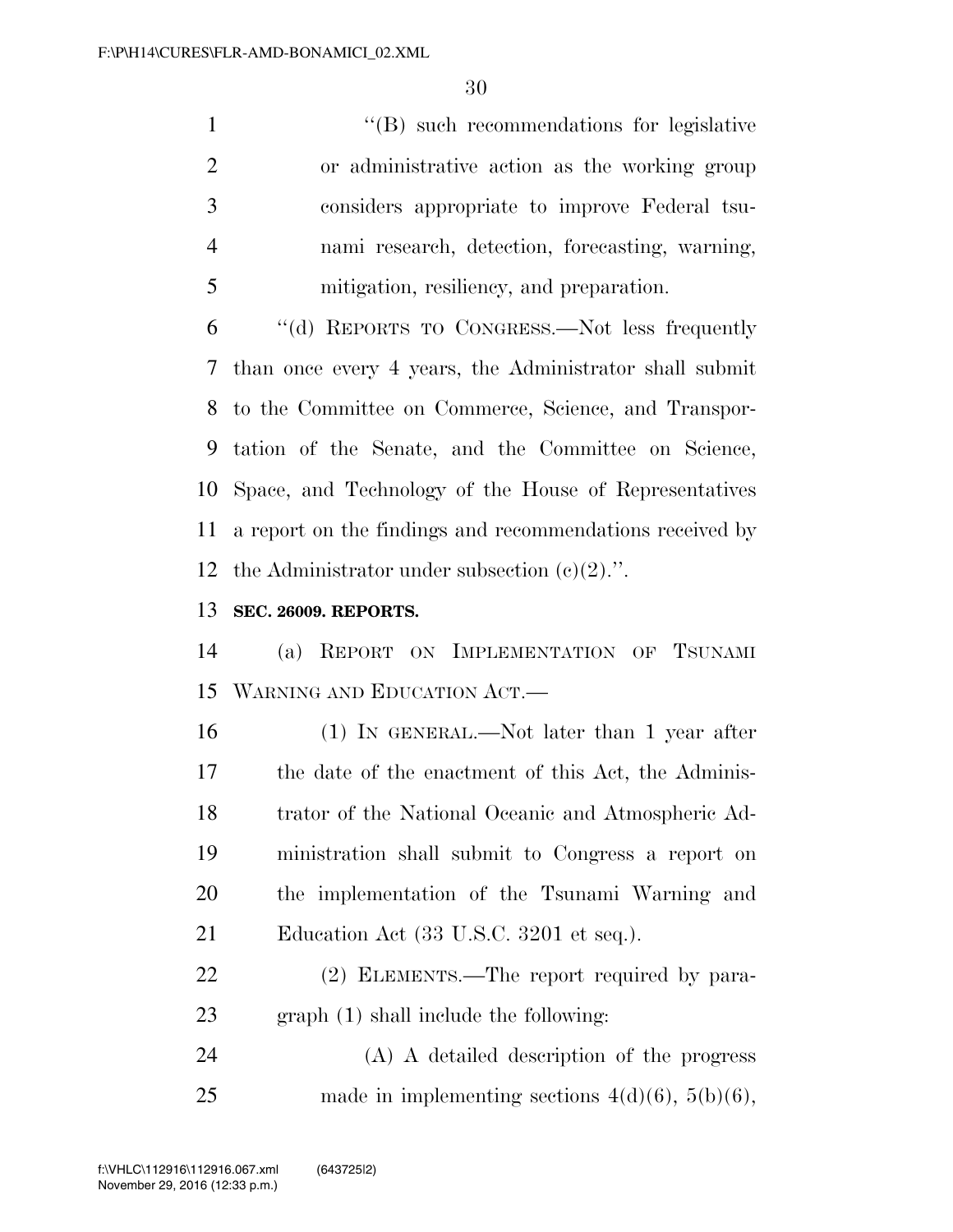and 6(b)(4) of the Tsunami Warning and Edu-cation Act.

 (B) A description of the ways that tsunami warnings and warning products issued by the Tsunami Forecasting and Warning Program es- tablished under section 4 of the Tsunami Warn- ing and Education Act (33 U.S.C. 3203) can be standardized and streamlined with warnings and warning products for hurricanes, coastal storms, and other coastal flooding events.

 (b) REPORT ON NATIONAL EFFORTS THAT SUPPORT RAPID RESPONSE FOLLOWING NEAR-SHORE TSUNAMI EVENTS.—

 (1) IN GENERAL.—Not later than 1 year after the date of the enactment of this Act, the Adminis- trator and the Secretary of Homeland Security shall jointly, in coordination with the Director of the United States Geological Survey, Administrator of the Federal Emergency Management Agency, the Chief of the National Guard Bureau, and the heads of such other Federal agencies as the Administrator considers appropriate, submit to the appropriate committees of Congress a report on the national ef- forts in effect on the day before the date of the en-actment of this Act that support and facilitate rapid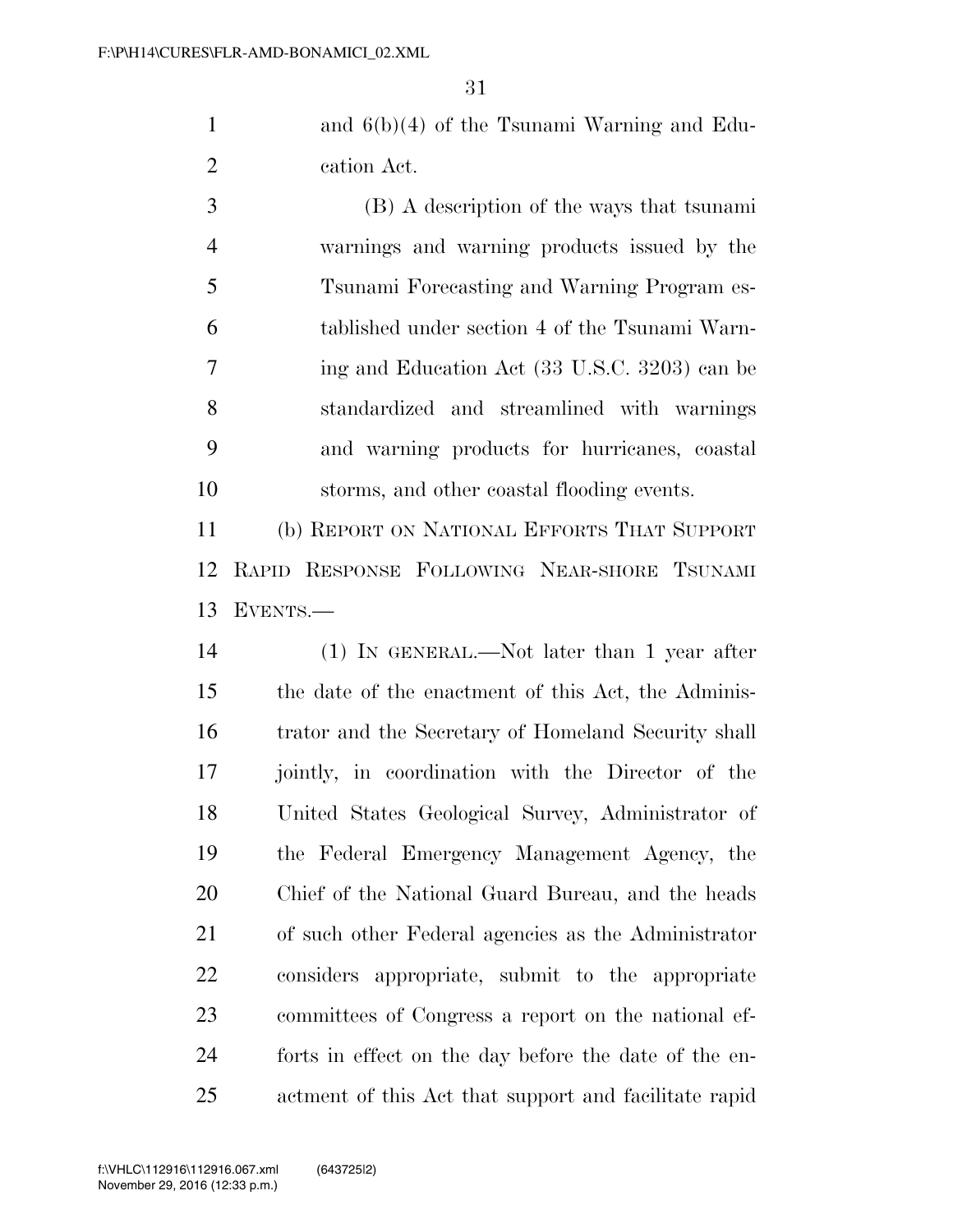| $\mathbf{1}$   | emergency response following a domestic near-shore    |
|----------------|-------------------------------------------------------|
| $\overline{2}$ | tsunami event to better understand domestic effects   |
| 3              | of earthquake derived tsunami on people, infrastruc-  |
| $\overline{4}$ | ture, and communities in the United States.           |
| 5              | (2) ELEMENTS.—The report required by para-            |
| 6              | graph (1) shall include the following:                |
| 7              | $(A)$ A description of scientific or other            |
| 8              | measurements collected on the day before the          |
| 9              | date of the enactment of this Act to quickly          |
| 10             | identify and quantify lost or degraded infra-         |
| 11             | structure or terrestrial formations.                  |
| 12             | (B) A description of scientific or other              |
| 13             | measurements that would be necessary to col-          |
| 14             | lect to quickly identify and quantify lost or de-     |
| 15             | graded infrastructure or terrestrial formations.      |
| 16             | (C) Identification and evaluation of Fed-             |
| 17             | eral, State, local, tribal, territorial, and military |
| 18             | first responder and search and rescue operation       |
| 19             | centers, bases, and other facilities as well as       |
| 20             | other critical response assets and infrastruc-        |
| 21             | ture, including search and rescue aircraft, lo-       |
| 22             | cated within near-shore and distant tsunami in-       |
| 23             | undation areas on the day before the date of          |
| 24             | the enactment of this Act.                            |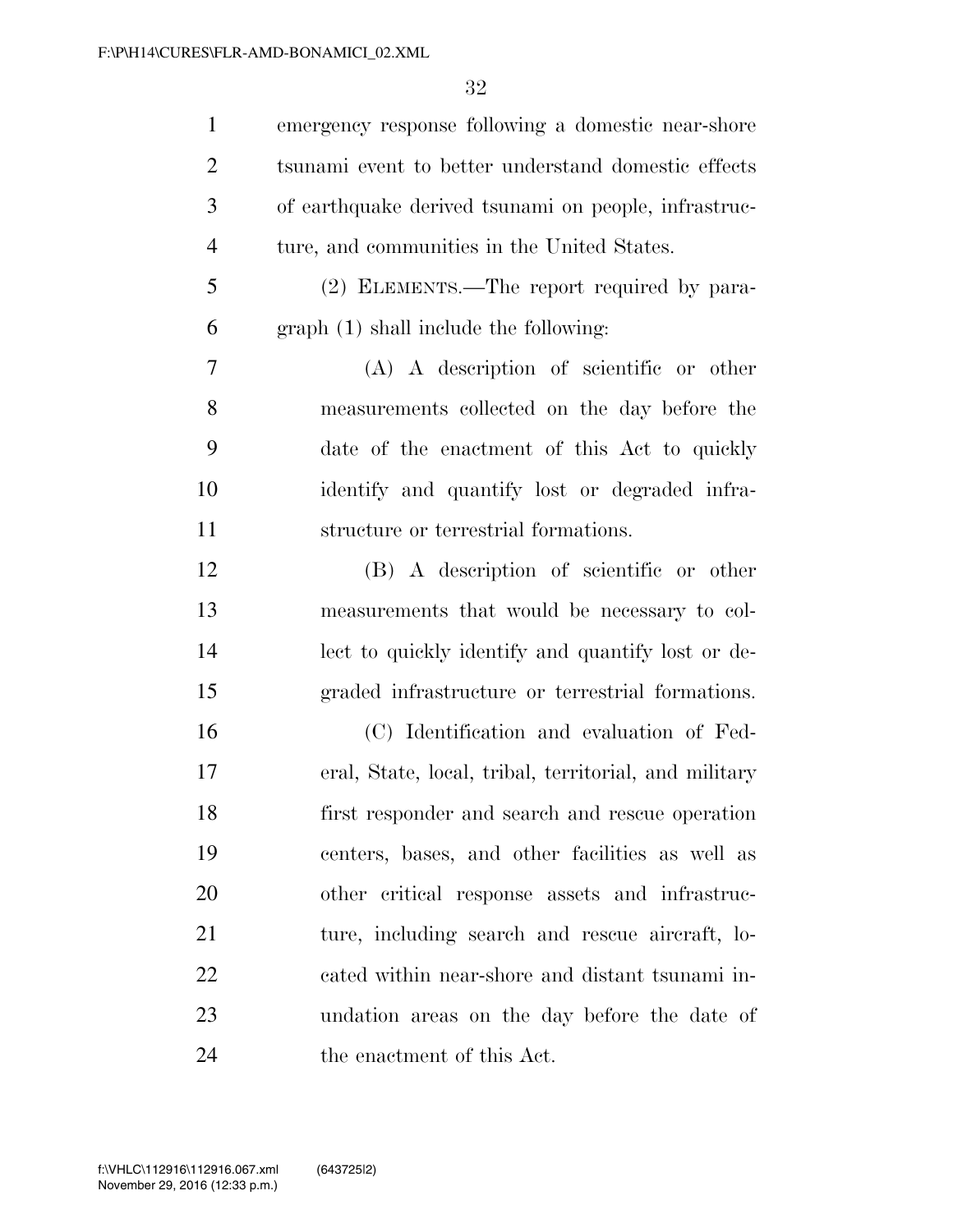(D) An evaluation of near-shore tsunami response plans in areas described in subpara- graph (C) in effect on the day before the date of the enactment of this Act, and how those re- sponse plans would be affected by the loss of search and rescue and first responder infra- structure described in such subparagraph. (E) A description of redevelopment plans and reports in effect on the day before the date

 of the enactment of this Act for communities in areas that are at high-risk for near-shore tsu- nami, as well identification of States or commu-nities that do not have redevelopment plans.

 (F) Recommendations to enhance near- shore tsunami preparedness and response plans, including recommended responder exercises, predisaster planning, and mitigation needs.

 (G) Such other data and analysis informa- tion as the Administrator and the Secretary of Homeland Security consider appropriate.

21 (3) APPROPRIATE COMMITTEES OF CON- GRESS.—In this subsection, the term ''appropriate committees of Congress'' means—

 (A) the Committee on Commerce, Science, and Transportation and the Committee on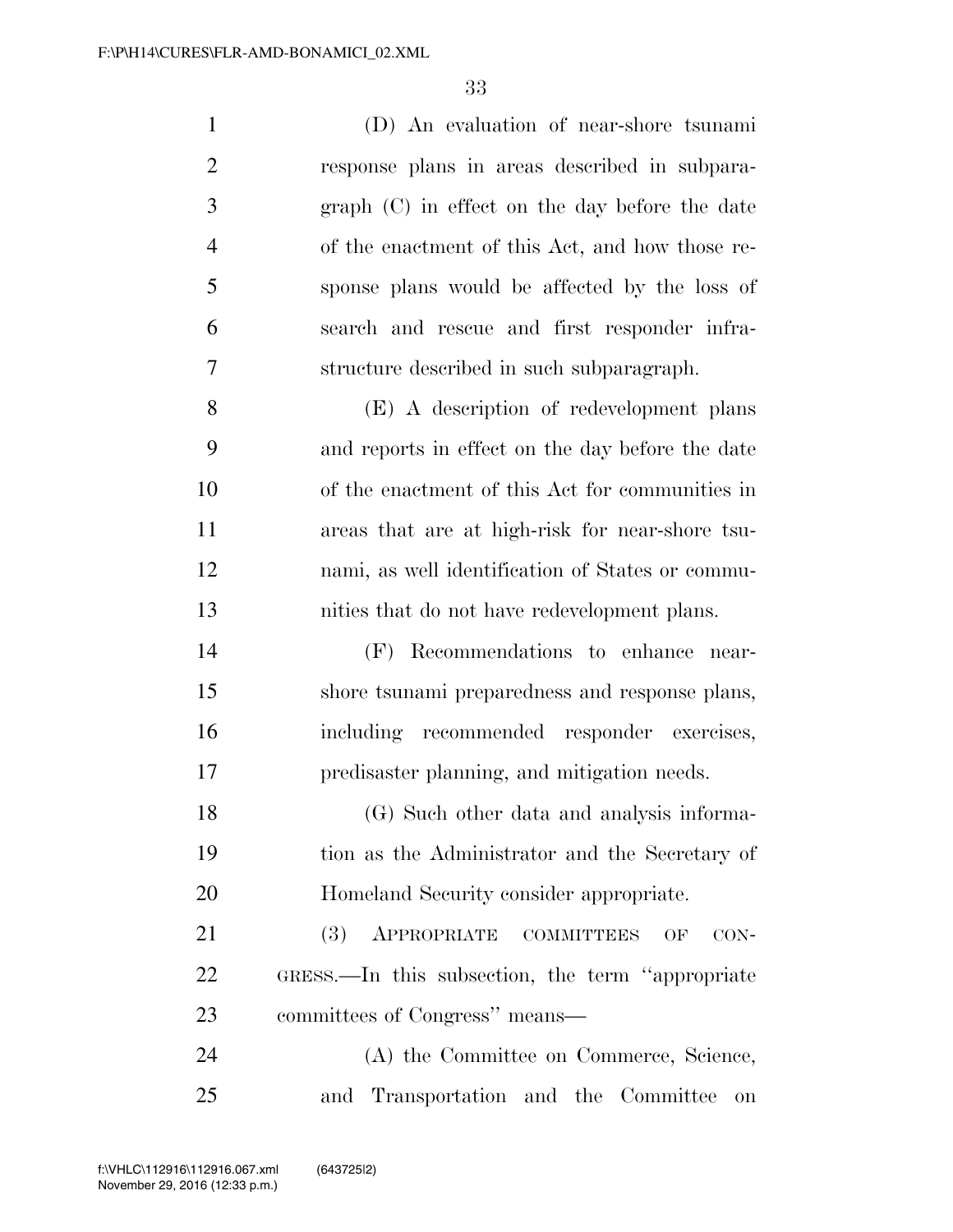| $\mathbf{1}$   | Homeland Security and Governmental Affairs           |
|----------------|------------------------------------------------------|
| $\overline{2}$ | of the Senate; and                                   |
| 3              | (B) the Committee on Science, Space, and             |
| $\overline{4}$ | Technology and the Committee on Homeland             |
| 5              | Security of the House of Representatives.            |
| 6              | SEC. 26010. AUTHORIZATION OF APPROPRIATIONS.         |
| 7              | Section 9 of the Act, as redesignated by section     |
| 8              | $26008(a)(1)$ of this Act, is amended—               |
| 9              | (1) in paragraph $(4)(B)$ , by striking "and" at     |
| 10             | the end;                                             |
| 11             | $(2)$ in paragraph $(5)(B)$ , by striking the period |
| 12             | at the end and inserting "; and"; and                |
| 13             | (3) by adding at the end the following:              |
| 14             | $``(6)$ \$25,800,000 for each of fiscal years 2016   |
| 15             | through $2021$ , of which—                           |
| 16             | "(A) not less than 27 percent of the                 |
| 17             | amount appropriated for each fiscal year shall       |
| 18             | be for activities conducted at the State level       |
| 19             | under the tsunami hazard mitigation program          |
| 20             | under section 5; and                                 |
| 21             | "(B) not less than 8 percent of the amount           |
| 22             | appropriated shall be for the tsunami research       |
| 23             | program under section 6.".                           |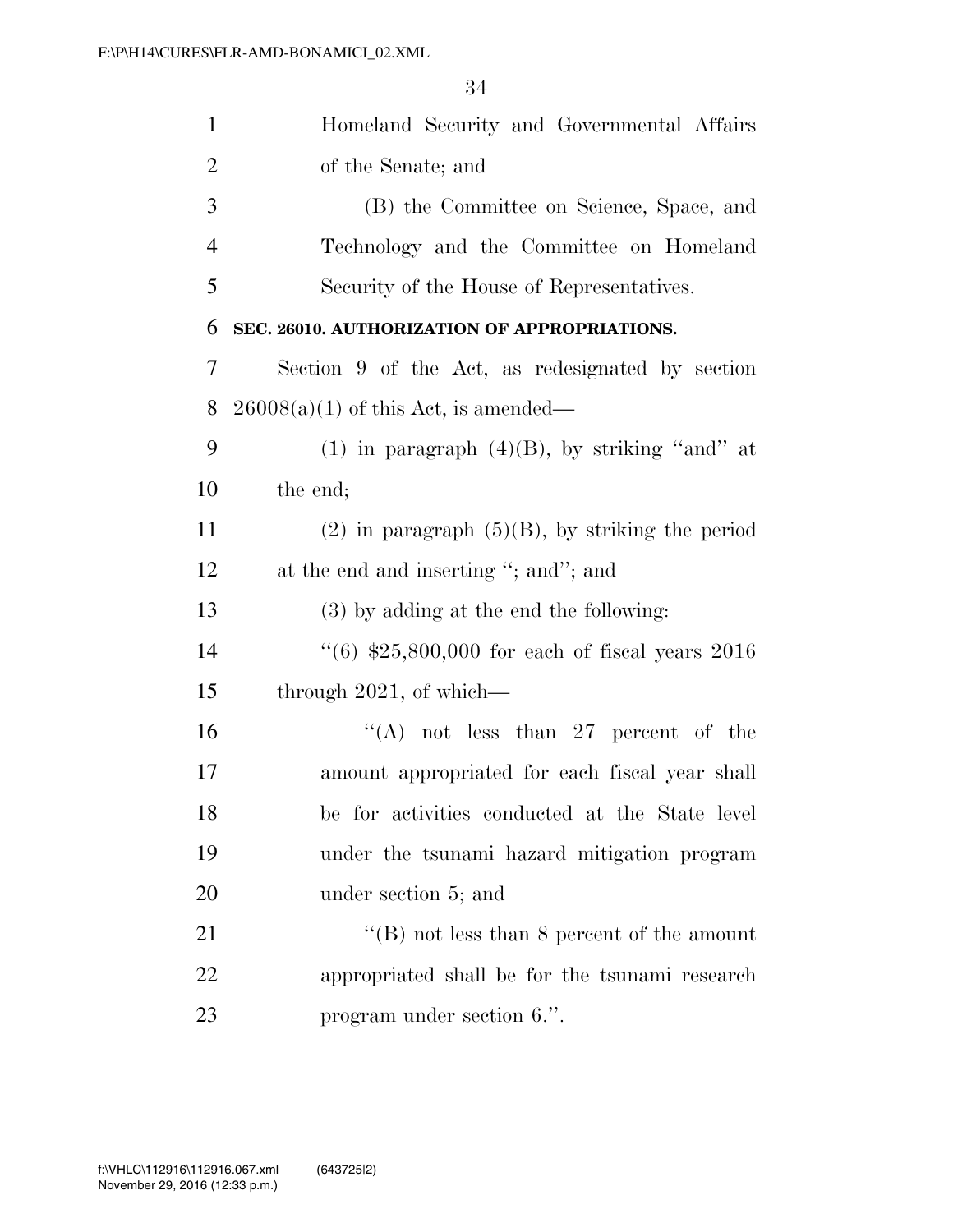### **SEC. 26011. OUTREACH RESPONSIBILITIES.**

 The Administrator of the National Oceanic and At- mospheric Administration, in coordination with State and local emergency managers, shall develop and carry out for- mal outreach activities to improve tsunami education and awareness and foster the development of resilient commu-nities. Outreach activities may include—

 (1) the development of outreach plans to ensure the close integration of tsunami warning centers supported or maintained under section 4(d) of the Tsunami Warning and Education Act (33 U.S.C. 3203(d)) with local Weather Forecast Offices of the National Weather Service and emergency managers; (2) working with appropriate local Weather Forecast Offices to ensure they have the technical knowledge and capability to disseminate tsunami warnings to the communities they serve; and

 (3) evaluating the effectiveness of warnings and of coordination with local Weather Forecast Offices after significant tsunami events.

### **SEC. 26012. MODIFICATION OF COASTAL OCEAN PROGRAM.**

 Section 201(c) of the National Oceanic and Atmos- pheric Administration Authorization Act of 1992 (Public Law 102–567; 106 Stat. 4280) is amended—

 (1) by inserting "(1) In GENERAL.—" before ''Of the sums'' and indenting appropriately; and